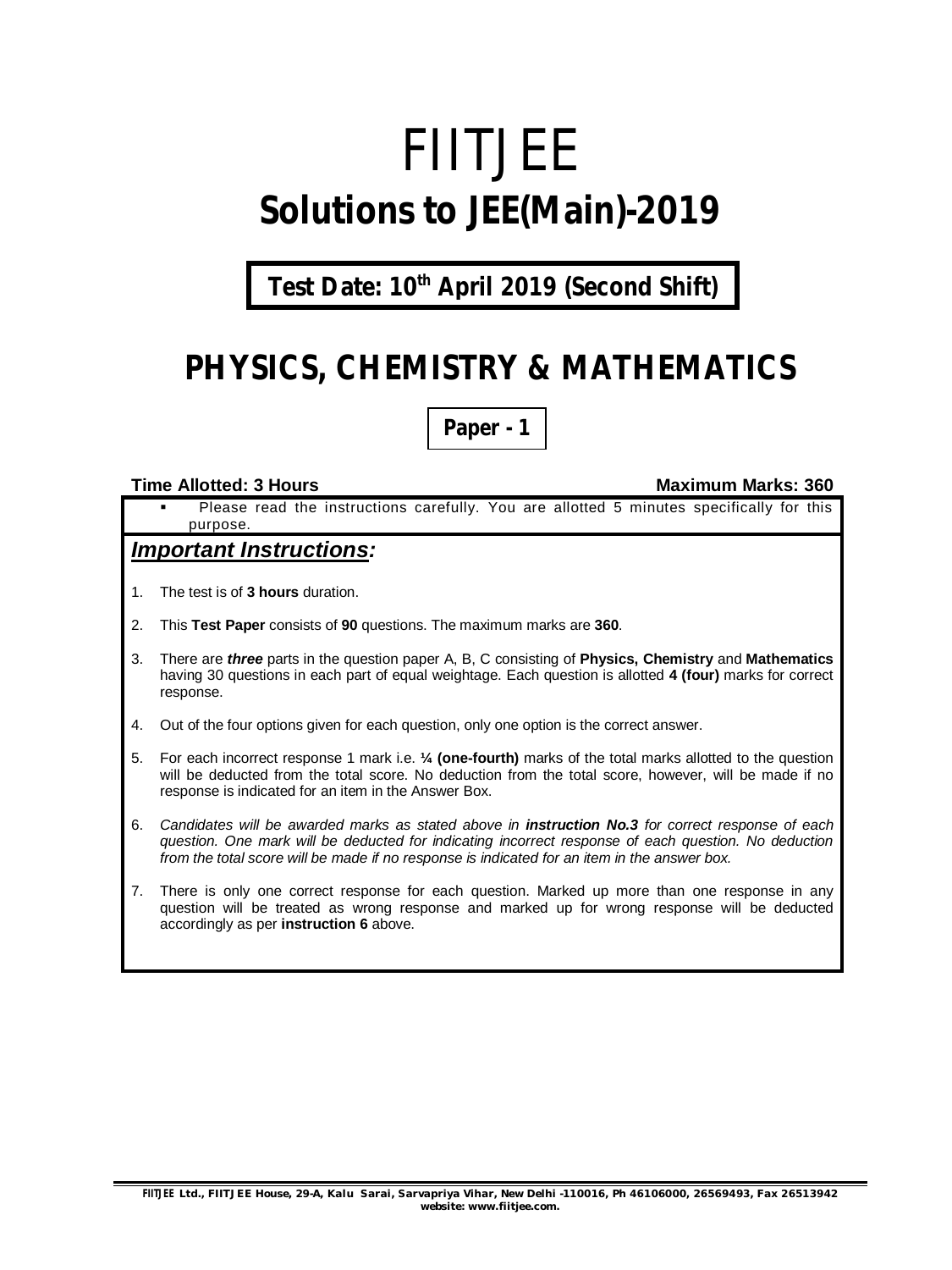# **PART –A (PHYSICS)**

- 1. One mole of an ideal gas passes through a process where pressure and volume obey the relation 2  $\frac{1}{2}$  1 -  $\frac{1}{2}$   $\frac{v_0}{v_0}$  $P = P_0 \left[ 1 - \frac{1}{2} \right] \frac{V_0}{V_0}$ 2\ V  $\left| \begin{array}{cc} 1 & \left( V_{o} \right)^{2} \end{array} \right|$  $= P_o \left[ 1 - \frac{1}{2} \left( \frac{v_o}{V} \right) \right]$ . Here  $P_o$  and  $V_o$  are constants. Calculate the change in the temperature of the gas if its volume change from  $V_0$  to  $2V_0$ (A)  $\frac{1}{4} \frac{P_0 V_0}{P_0}$ 4 R (B)  $\frac{1}{2} \frac{P_0 V_0}{P_0}$ 2 R (C)  $\frac{5 \text{ P}_0 \text{V}_0}{2 \text{ P}_0}$ 4 R (D)  $\frac{3}{4} \frac{P_0 V_0}{P_0}$ 4 R
- 2. A solid sphere of mass M and radius R is divided into two unequal parts. The first part has a mass of  $\frac{7M}{3}$ 8 and is converted into a uniform disc of radius 2R. The second part is converted into a uniform solid sphere. Let  $I_1$  be the moment of inertia of the disc about its axis and  $I_2$  be the moment of inertia of the new sphere about its axis. The ratio of  $I_1/I_2$  is given by: (A) 285 (B) 185 (C) 65 (D) 140
- 3. The correct figure that shows, schematically, the wave pattern produced by superposition of two waves of frequencies 9 Hz and 11 Hz,



4. In an experiment, brass and steel wires of length 1 m each with areas of cross section 1 mm<sup>2</sup> are used. The wires are connected in series and one end of the combined wire is connected to a rigid support and other end is subjected to elongation. The stress requires to produced a new elongation of 0.2 mm is

[Given, the Young's Modulus for steel and brass are respectively  $120 \times 10^9$  N/m<sup>2</sup> and 60  $\times$  10 $^9$  N/m $^2$ ]

| (A) $1.8 \times 10^6$ N/m <sup>2</sup>            | (B) $0.2 \times 10^6$ N/m <sup>2</sup> |
|---------------------------------------------------|----------------------------------------|
| (C) 1.2 $\times$ 10 <sup>6</sup> N/m <sup>2</sup> | (D) $4.0 \times 10^6$ N/m <sup>2</sup> |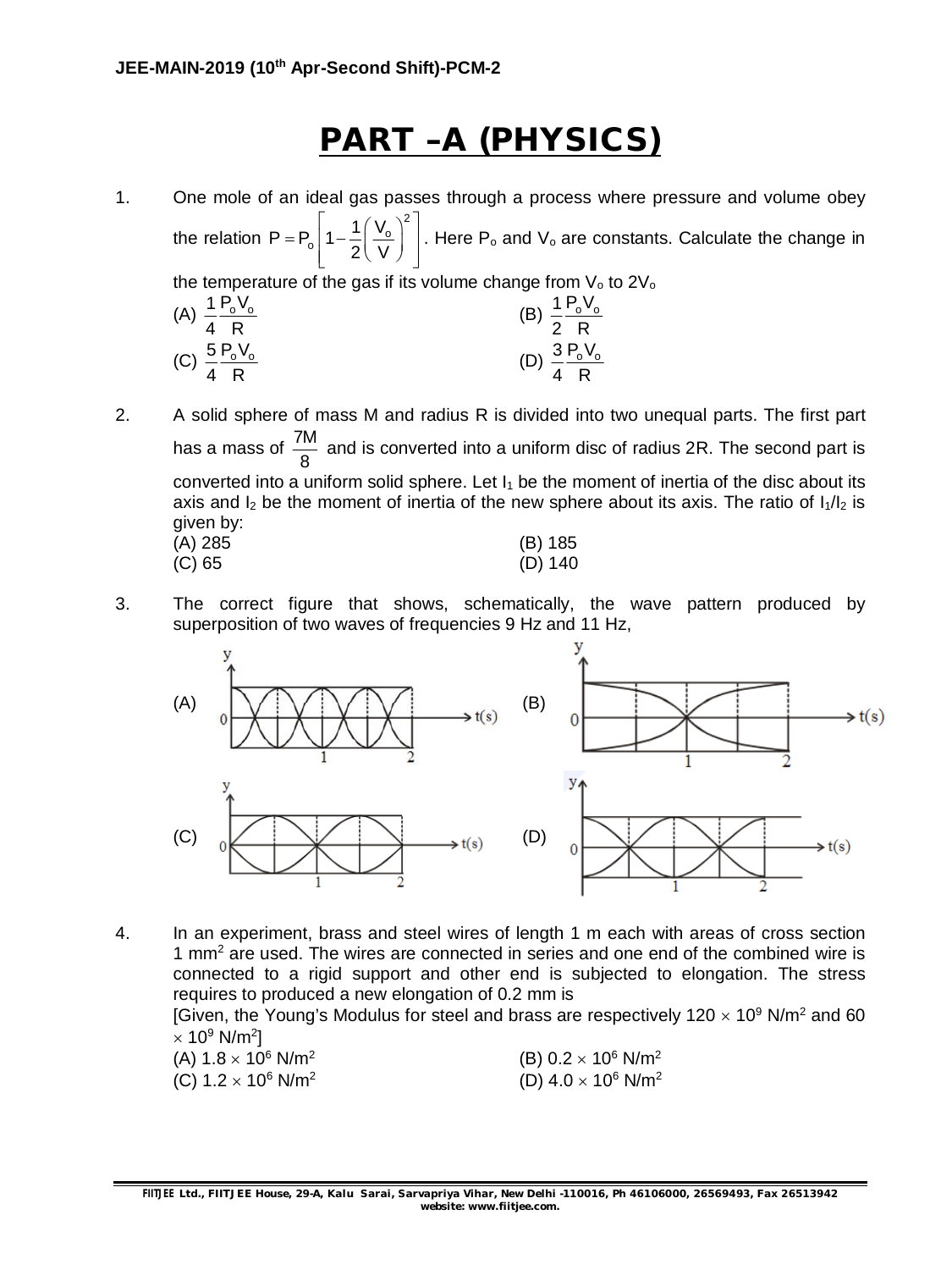- 5. When heat Q is supplied to a diatomic gas of rigid molecules at constant volume its temperature increases by  $\Delta T$ . The heat required to produce the same change in temperature, at constant pressure is
	- (A)  $\frac{3}{6}$  Q 2 (B)  $\frac{5}{6}$ Q 3  $(C) \frac{7}{5}Q$ 5 (D)  $\frac{2}{3}$ Q 3
- 6. A bullet of mass 20 g has an initial speed of 1 ms<sup>-1</sup> just before it starts penetrating a mud wall of thickness 20 cm. If the wall offers a mean resistances of  $2.5 \times 10^{-2}$  N, the speed of the bullet after emerging from the other side of the wall is close to  $(A)$  0.7 ms<sup>-1</sup> (B) 0.3 ms–1  $(C)$  0.1 ms<sup>-1</sup> (D)  $0.4 \text{ ms}^{-1}$
- 7. The elastic limit of brass is 379 MPa. What should be the minimum diameter of a brass rod if it is to support a 400 N load without exceeding its elastic limit? (A) 1.00 mm (B) 1.16 mm (C) 0.90 mm (D) 1.36 mm
- 8. A plane is inclined at an angle  $\alpha = 30^{\circ}$  with respect to the horizontal. A particle is projected with a speed u = 2 ms<sup>-1</sup>, from the base of the plant, making an angle  $\theta$  = 15° with respect to the plane as shown in the figure. The distance from the base at which the particle hits the plane is close to (Take  $g = 10 \text{ ms}^2$ )

(A) 18 cm (B) 14 cm (C) 26 cm (D) 20 cm

- 9. The magnitude of the magnetic field at the centre of an equilateral triangular loop of side 1 m which is carrying a current of 10 A is: [Take  $\mu_0 = 4\pi \times 10^{-7}$  NA<sup>-2</sup>] (A)  $9\mu$ T (B)  $1\mu$ T (C)  $3\mu$ T (D)  $18\mu$ T
- 10. Two radioactive substances A and B have decay constants 5 $\lambda$  and  $\lambda$  respectively. At t = 0, a sample has the same number of the two nuclei. The time taken for the ratio of the

| number of nuclei to become $\left(\frac{1}{e}\right)^2$ will be |  |                  |
|-----------------------------------------------------------------|--|------------------|
| (A) $1/\lambda$                                                 |  | (B) $1/4\lambda$ |
| (C) $2/\lambda$                                                 |  | (D) $1/2\lambda$ |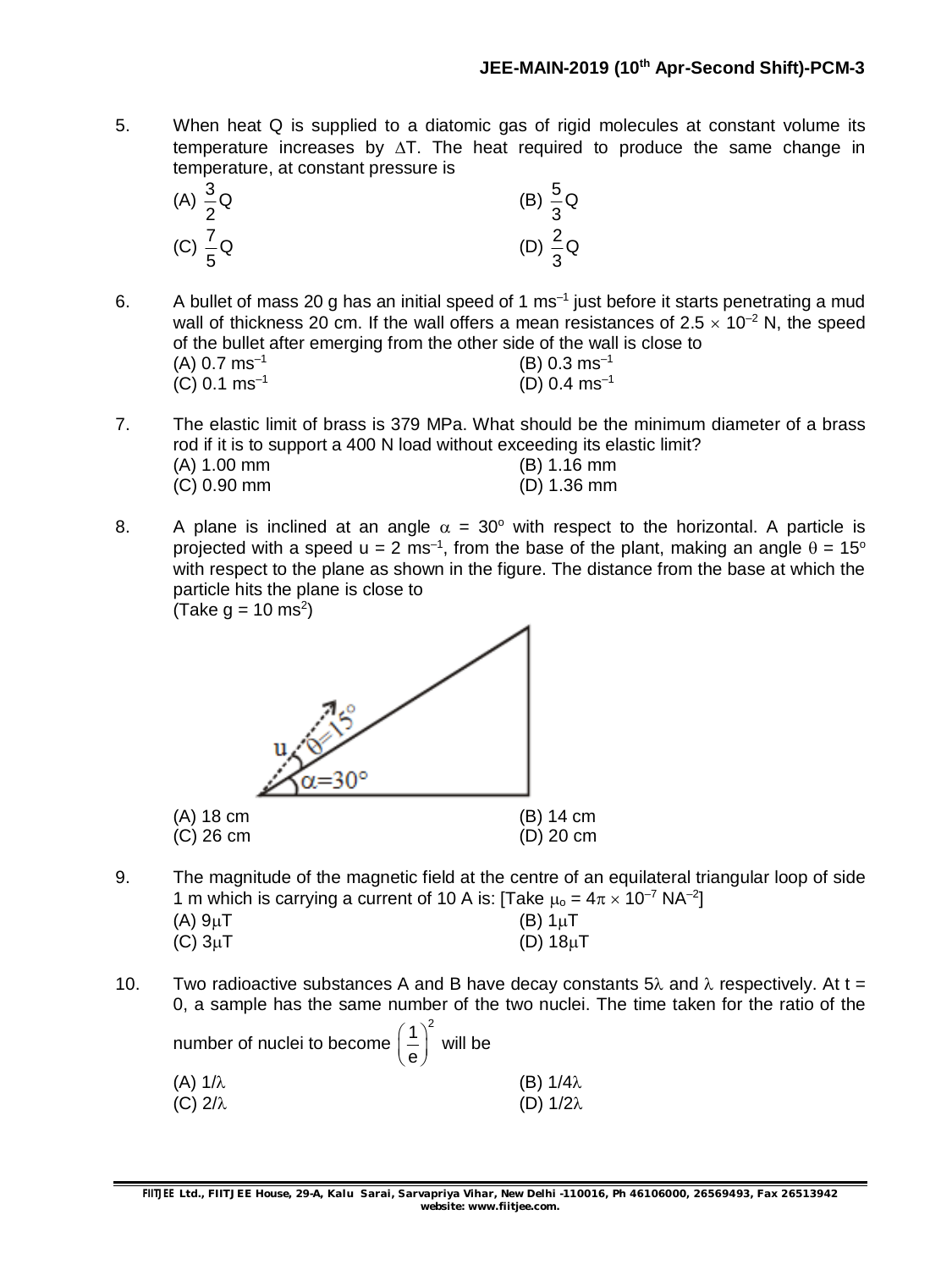11. Two blocks A and B of masses  $m_A = 1$  kg and  $m_B = 3$  kg are kept on the table as shown in figure. The coefficient of friction between A and B is 0.2 and between B and the surface of the table is also 0.2. The maximum force F that can be applied on B horizontal, so that the block A does not slide over the block B is:



- 12. The formula  $X = 5YZ^2$  X and Z have dimensions of capacitance and magnetic field respectively. What are the dimensions of Y in SI units? (A)  $[M^{-2} L^{0} T^{-4} A^{-2}]$ ]  $(B) [M^3 L^2 T^8 A^{-1}]$ (C) [M<sup>-2</sup> L<sup>-2</sup> T $^6$  A<sup>3</sup>  $[D) [M^{-1} L^{-2} T^4 A^2]$
- 13. In Li<sup>++</sup>, electron in first Bohr orbit is excited to a level by a radiation of wavelength  $\lambda$ . When the ion gets deexcited to the ground state in all possible ways(including intermediate emission) a total of six spectral lines are observed. What is the value of  $\lambda$ ? (Given: h = 6.63  $\times$  10<sup>34</sup> js; e = 3  $\times$  10<sup>8</sup> ms<sup>-1</sup>) (A) 10.8 nm (B) 11.4 nm (C) 9.4 nm (D) 12.3 nm
- 14. The graph shows how the magnification m produced by a thin lens varies with image distance  $v$ . What is the focal length of the lens used?



15. A spaceship orbits around a planet at a height of 20 km from its surface. Assuming that only gravitational field of the plant acts on the spaceship. What will be the number of complete revolutions made by the spaceship in 24 hours around the plane? [Given: Mass of plane =  $8 \times 10^{22}$  kg, Radius of planet =  $2 \times 10^6$  m, Gravitational constant  $G = 6.67 \times 10^{-11}$  Mn<sup>2</sup>/kg<sup>2</sup>]

| (A) 9    | $(B)$ 11 |
|----------|----------|
| $(C)$ 13 | $(D)$ 17 |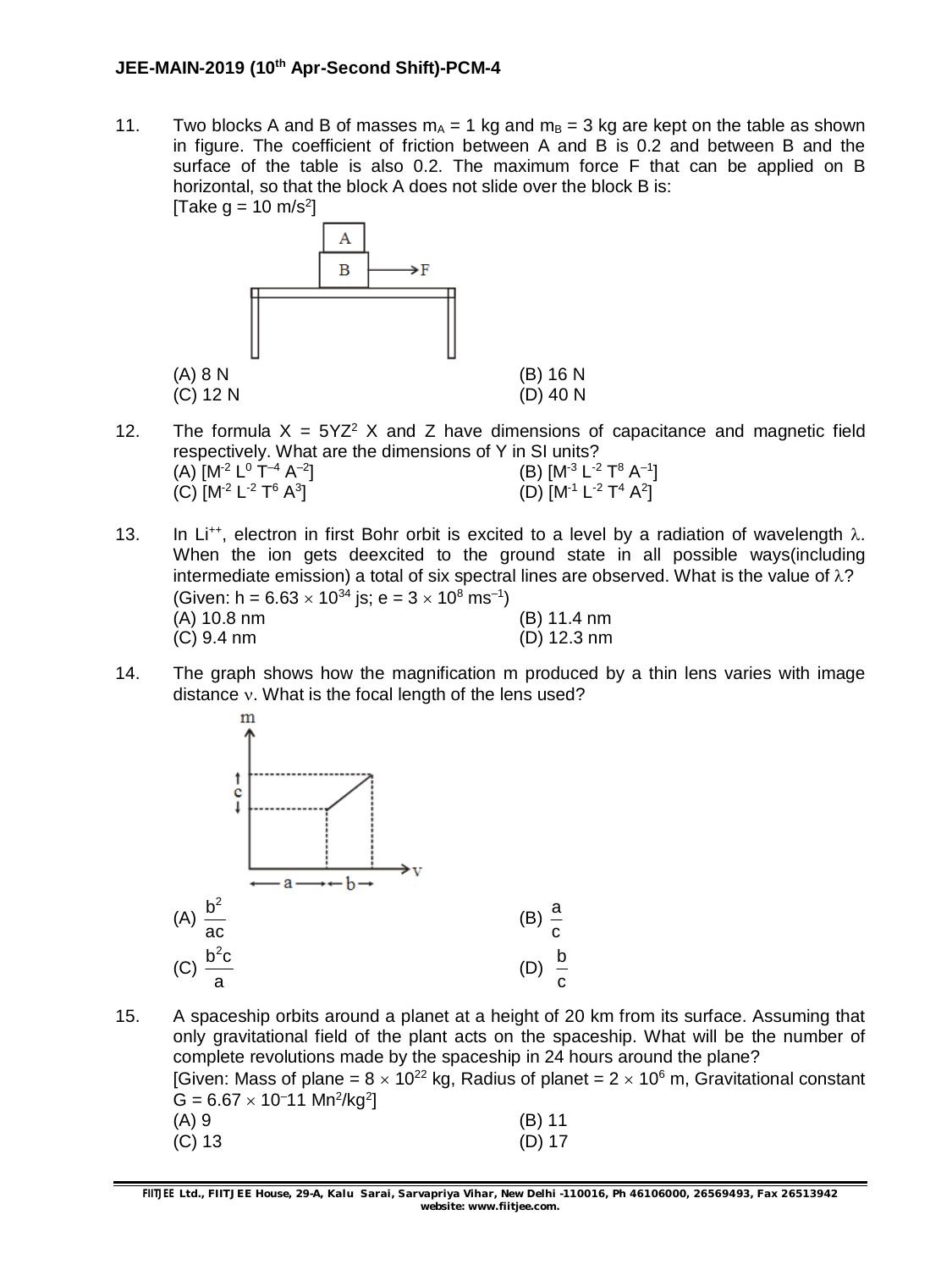16. Light is incident normally on a completely absorbing surface with an energy flux of 25 W cm<sup>-2</sup>. If the surface has an area of 25 cm<sup>2</sup>, the maximum transferred to the surface in 40 min time duration will be (A)  $6.3 \times 10^{-4}$  Ns <br>
(C)  $5.0 \times 10^{-3}$  Ns <br>
(D)  $1.4 \times 10^{-6}$  Ns (C)  $5.0 \times 10^{-3}$  Ns

- 17. The time dependence of the position of a particle of mass  $m = 2$  is given by  $\vec{r}(t) = 2t\hat{i} - 3t^2\hat{j}$  $\ddot{\ }$ Its angular momentum with respect to the origin at time t = 2 is .
	- (A)  $-48\hat{k}$  (B)  $48(\hat{i} + \hat{j})$
	- (C)  $36 \hat{k}$  (D)  $-34(\hat{k}-\hat{i})$
- 18. Water from a tap emerges vertically downwards with an initial speed of 1.0 ms<sup>-1</sup>. The cross-sectional area of the tap is  $10^{-4}$ m<sup>2</sup>. Assume that the pressure is constant throughout the stream of water and that flow is streamlined. The cross-sectional area of the stream, 0.15 m below the tap would be:
	- $(take g = 110 ms^{-2})$ (A)  $5 \times 10^{-4}$  m<sup>2</sup> (B)  $5 \times 10^{-5}$  m<sup>2</sup> (C)  $1 \times 10^{-5}$  m<sup>2</sup> (D) 2  $\times$  10<sup>–5</sup> m<sup>2</sup>
- 19. Space between two concentric conducting spheres of radii a and b (b >a) is filled with a medium of resistivity  $\rho$ . The resistance between the two spheres will be

| (A) $\frac{\rho}{2\pi} \left( \frac{1}{a} + \frac{1}{b} \right)$ | (B) $\frac{\rho}{2\pi} \left( \frac{1}{a} - \frac{1}{b} \right)$ |
|------------------------------------------------------------------|------------------------------------------------------------------|
| (C) $\frac{\rho}{4\pi} \left( \frac{1}{a} + \frac{1}{b} \right)$ | (D) $\frac{\rho}{4\pi} \left( \frac{1}{a} - \frac{1}{b} \right)$ |

20. A metal coin of mass 5 g and radius 1 cm is fixed to a thin stick AB of negligible mass as shown in the figure. The system is initially at rest. The constant torque, that will make the system rotate about AB at 25 rotations per second is 5 s is close to

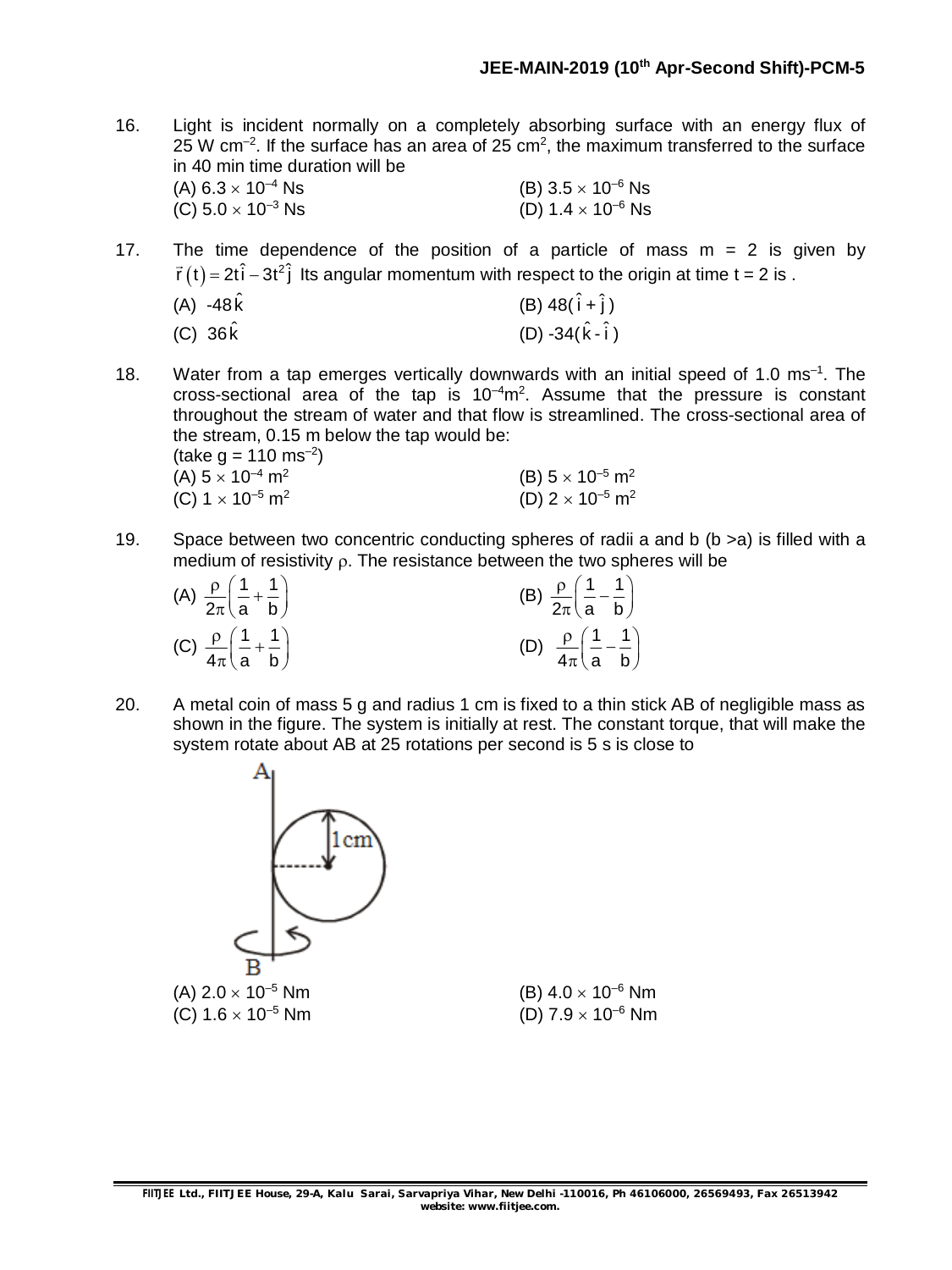21. The figure represents a voltage regulator circuit using a Zener diode. The breakdown voltage of the Zener diode is 6 V and the load resistance is  $R<sub>L</sub> = 4k $\Omega$ . The series$ resistance of the circuit is  $R_i = 1k\Omega$ . If the battery voltage  $V_8$  varies from 8 V to 16 V, what are the minimum and maximum values of the current through Zener diode?



22. A simple pendulum of length L is placed between the plates of a parallel plate capacitor having electric field E, as shown in figure. Its bob has mass m and charge q. the time period of the pendulum is given by



23. In free space, a particle A of charge 1  $\mu$ C is held fixed at a point P. Another particle B of the same charge and mass 4  $\mu$ g is kept at a distance of 1 mm from P. If B is released, then its velocity at a distance of 9 mm from P is

-+++++++++

$$
\[ \text{Take } \frac{1}{4\pi\varepsilon_o} = 9 \times 10^9 \text{ Nm}^2\text{C}^{-2} \]
$$
  
(A) 1.5 × 10<sup>2</sup> m/s  
(C) 1.0 m/s  
(D) 3.0 × 10<sup>4</sup> m/s

24. A 2 mW laser operates at a wavelength of 500 nm. The number of photons that will be emitted per second is [Given Planck's constant h =  $6.6 \times 10^{-34}$  Js, speed of light c =  $3.0 \times 10^8$  m/s] (A)  $1 \times 10^{16}$  (B)  $1.5 \times 10^{16}$  <br> (C)  $2 \times 10^{16}$  (D)  $5 \times 10^{15}$ (C)  $2 \times 10^{16}$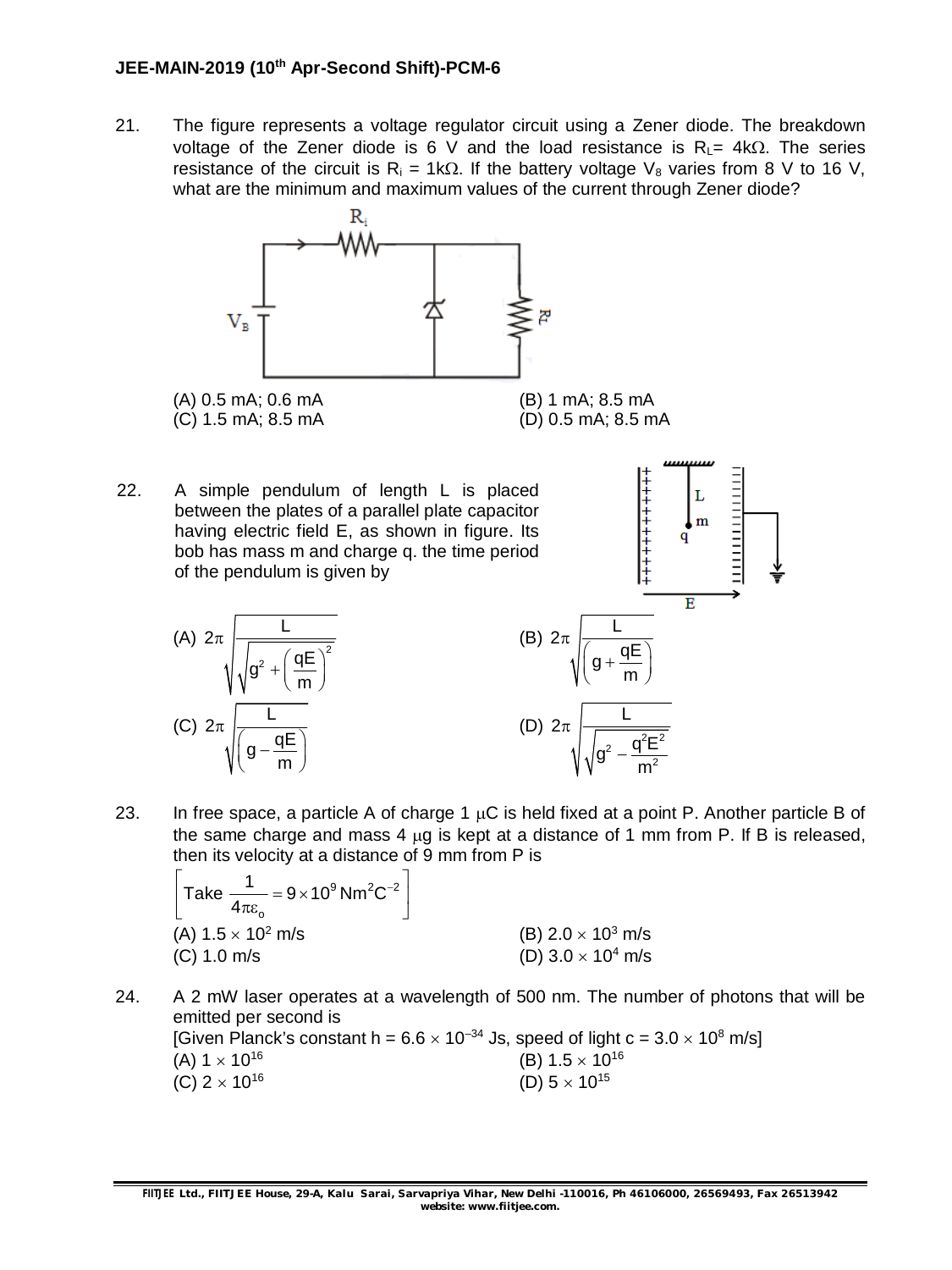- 25. A coil of self inductance 10 mH and resistance 0.1  $\Omega$  is connected through a switch to a battery of internal resistance 0.9  $\Omega$ . After the switch is closed the time taken for the current to attain 80% of the saturation values is: [take  $\ln 5 = 1.6$ ] (A) 0.016 s (B) 0.324 s (C) 0.002 s (D) 0.103 s
- 26. A submarine experiences a pressure of  $5.05 \times 10^6$  Pa at a depth of  $d_1$  in a sea. When it goes further to a depth of  $d_2$ , it experiences a pressure of 8.08  $\times$  10<sup>6</sup> Pa. Then  $d_2 - d_1$  is approximately (density of water = 10<sup>3</sup> kg/m<sup>3</sup> and acceleration due to gravity = 10 ms<sup>-2</sup>) (A) 400 m (B) 500 m (C) 600 m (D) 300 m
- 27. A cubical block of side 0.5 m floats on water with 30% of its volume under water. What is the maximum weight that can be put on the block without fully submerging it under water? [Take density of water =  $10^3$  kg/m<sup>3</sup>]

| $\left  \right $ rake defisity of water $= 10^{\circ}$ Kg/m <sup>-</sup> |               |
|--------------------------------------------------------------------------|---------------|
| (A) 46.3 kg                                                              | $(B)$ 65.4 kg |
| $(C)$ 30.1 kg                                                            | (D) 87.5 kg   |

28. In a Young's double slit experiment the ratio of the slit's width is 4 : 1. The ratio of the intensity of maxima to minima, close to central fringe on the screen will be

| (A) $(\sqrt{3}+1)^4$ : 16 | (B) 25:9  |
|---------------------------|-----------|
| (C) 9:1                   | $(D)$ 4:1 |

29. A source of sound S is moving with the velocity of 50 m/s towards a stationary observer. The observer measures the frequency of the sound as 1000 Hz. What will be the apparent frequency of the source when it is moving away from the observer after crossing him?

(Take velocity of sound in air is 350 m/s) (A) 1143 Hz (B) 857 Hz  $(C)$  750 Hz

| $(B)$ 857 Hz |
|--------------|
| (D) 807 Hz   |

30. A square loop is carrying a steady current I and the magnitude of its magnetic dipole moment is m. If this square loop is changed to a circular loop and it carries the same current, the magnitude of the magnetic dipole moment of circular loop will be

| $(A) \frac{m}{m}$ | π                         | (B) $\frac{3m}{\pi}$    |
|-------------------|---------------------------|-------------------------|
|                   | $(C)$ $\frac{4m}{1}$<br>π | (D) $\frac{2m}{2}$<br>π |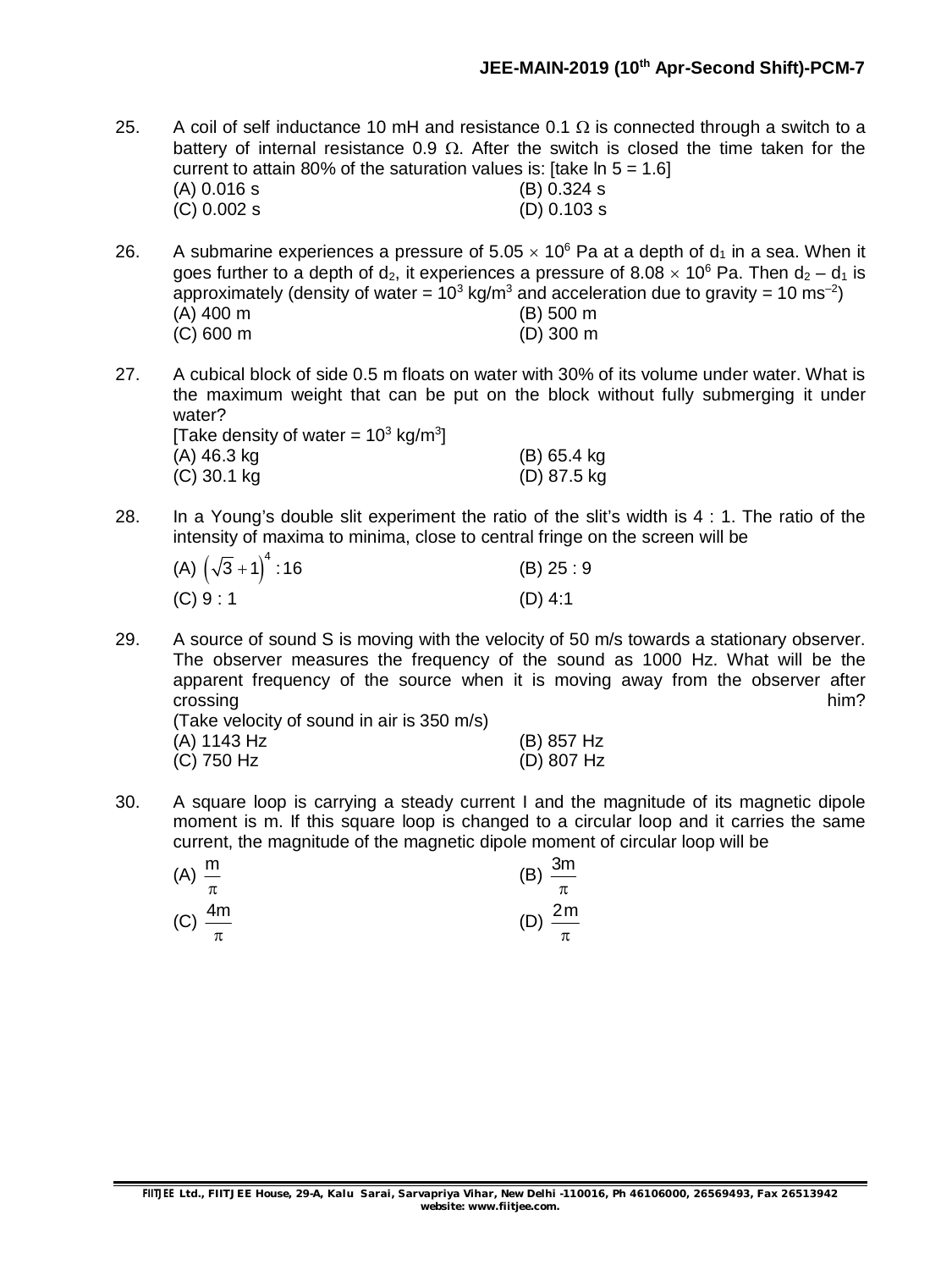# **PART –B (CHEMISTRY)**

- 31. The difference between  $\Delta H$  and  $\Delta U$  ( $\Delta H$   $\Delta U$ ), when the combustion of one mole of heptane(I) is carried out a temperature T is equal to (A) -4 RT (B) -3 RT (C) 3 RT (D) 4 RT
- 32. The major product obtained in the given reaction is



33. The ratio of the shortest wavelength of two spectral series of hydrogen spectrum is found to be about 9. The spectral series are: (A) Lyman and Paschen (B) Brackett and Pfund (C) Paschen and Pfund (D) Balmer and Brackett

- 34. The correct order of the first ionization enthalpies is (A)  $Mn < Ti < Zn < Ni$  (B)  $Zn < Ni < Mn < Ti$ (C) Ti < Mn < Zn < Ni (D) Ti < Mn < Ni < Zn
- 35. The correct statements among (a) to (b) are: (a) saline hydrides produce  $H_2$  gas when reacted with  $H_2O$ . (b) reaction of LiAH<sub>4</sub> with BF<sub>3</sub> leads to B<sub>2</sub>H<sub>6</sub>.  $(c)$  PH<sub>3</sub> and CH<sub>4</sub> are electron - rich and electron-precise hydrides, respectively. (d) HF and CH<sup>4</sup> are called as molecular hydrides.  $(A)$  (c) and (d) only  $(B)$  (a), (b) and (c) only  $(C)$  (a), (b), (c) and (d)  $(D)$  (a), (c) and (d) only 36. Air pollution that occurs in sunlight is: (A) oxidising smog (B) acid rain (C) reducing smog (D) fog 37. For the re action of H<sub>2</sub> w i t h I<sub>2</sub>, the rate constant is 2.5  $\times$  10<sup>-4</sup> dm<sup>3</sup> mol<sup>-1</sup> s<sup>-1</sup> at 327°C and 1.0 dm<sup>3</sup> mol<sup>-1</sup> s<sup>-1</sup> at 527°C. The activation energy for the reaction, in kJ mol<sup>-1</sup> is:

| $(R = 8.314$ J K <sup>-1</sup> mol <sup>-1</sup> ) |           |
|----------------------------------------------------|-----------|
| (A) 72                                             | $(B)$ 166 |
| (C) 150                                            | $(D)$ 59  |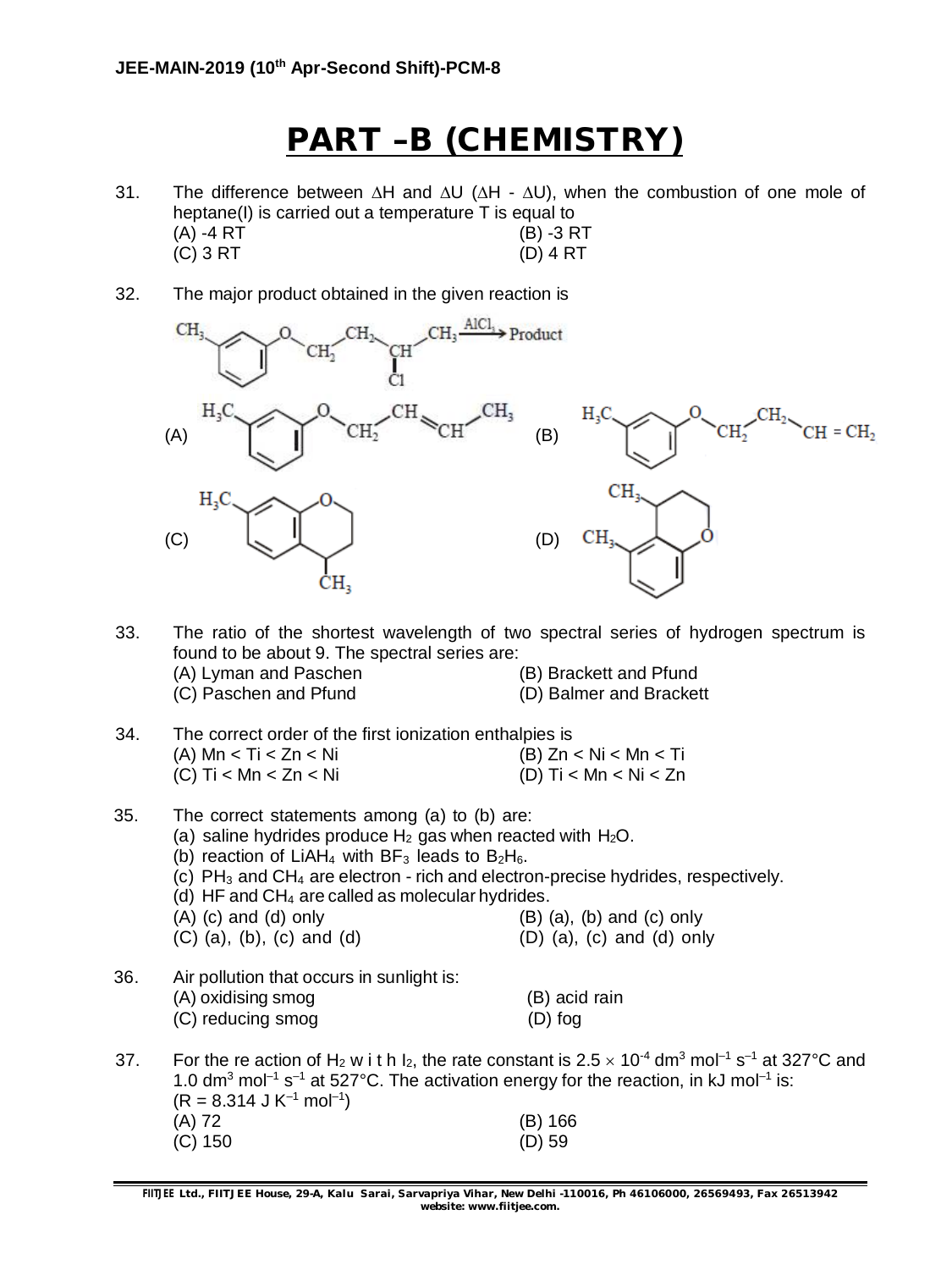- 38. In chromatography, which of the following statements is INCORRECT for R*<sup>f</sup>* ? (A) R*<sup>f</sup>* value depends on the type of chromatography.
	- (B) The value of R*<sup>f</sup>* can not be more than one.
	- (C) Higher R*<sup>f</sup>* value means higher adsorption.
	- (D) R*<sup>f</sup>* value is dependent on the mobile phase.
- 39. A hydrated solid X on heating initially gives a monohydrated compound Y. Y upon heating above 373K leads to an anhydrous white powder Z. X and Z, respectively, are: (A) Washing soda and soda ash. (B) Washing soda and dead burnt

plaster.

- (C) Baking soda and dead burnt plaster. (D) Baking soda and soda ash.
- 40. The INCORRECT statement is:
	- (A) the spin-only magnetic moments of  $[Fe(H<sub>2</sub>O)<sub>6</sub>]^{2+}$  and  $[Cr(H<sub>2</sub>O)<sub>6</sub>]<sup>2+</sup>$  are nearly similar.
	- (B) the spin-only magnetic moment of  $[Ni(NH<sub>3</sub>)<sub>4</sub>(H<sub>2</sub>O)<sub>2</sub>]<sup>2+</sup>$  is 2.83 BM.
	- $(C)$  the gemstone, ruby, has  $Cr^{3+}$  ions occupying the octahedral sites of beryl.
	- (D) the color of  $[CoCl(NH<sub>3</sub>)<sub>5</sub>]<sup>2+</sup>$  is violet as it absorbs the yellow light.
- 41. Which of these factors does not govern the stability of a conformation in acyclic compounds?
	- (A) Torsional strain (B) Angle strain
		-
- 
- (C) Steric interactions (D) Electrostatic forces of interaction
- 42. The correct statement is: (A) zincite is a carbonate ore
	- (B) aniline is a froth stabilizer
	- (C) zone refining process is used for the refining of titanium
	- (D) sodium cyanide cannot be used in the metallurgy of silver
- 43. For the reaction,

 $2SO_2(g)+O_2(g) \longrightarrow 2SO_3(g)$ 

 $\Delta_{\mathsf{H}}$  = –57.2 kJ mol<sup>–1</sup> and

 $\mathsf{K}_{_{\mathrm{C}}}$  = 1.7  $\times 10^{16}$ 

Which of the following statement is INCORRECT?

- (A) The equilibrium constant is large suggestive of reaction going to completion and so no catalyst is required.
- (B) The equilibrium will shift in forward direction as the pressure increase.
- (C) The equilibrium constant decreases as the temperature increases.
- (D) The addition of inert gas at constant volume will not affect the equilibrium constant.
- 44. The increasing order of nucleophilicity of the following nucleophiles is :

| (a) $CH_{3}CO_{2}^{-}$                                   | (b) $H_2O$                                               |
|----------------------------------------------------------|----------------------------------------------------------|
| (c) $CH_{3}SO_{3}^{-}$                                   | $(d)$ OH                                                 |
| $(A)$ (b) < (c) < (a) < (d)<br>(C) (d) < (a) < (c) < (b) | $(B)$ (a) < (d) < (c) < (b)<br>(D) (b) < (c) < (d) < (a) |
|                                                          |                                                          |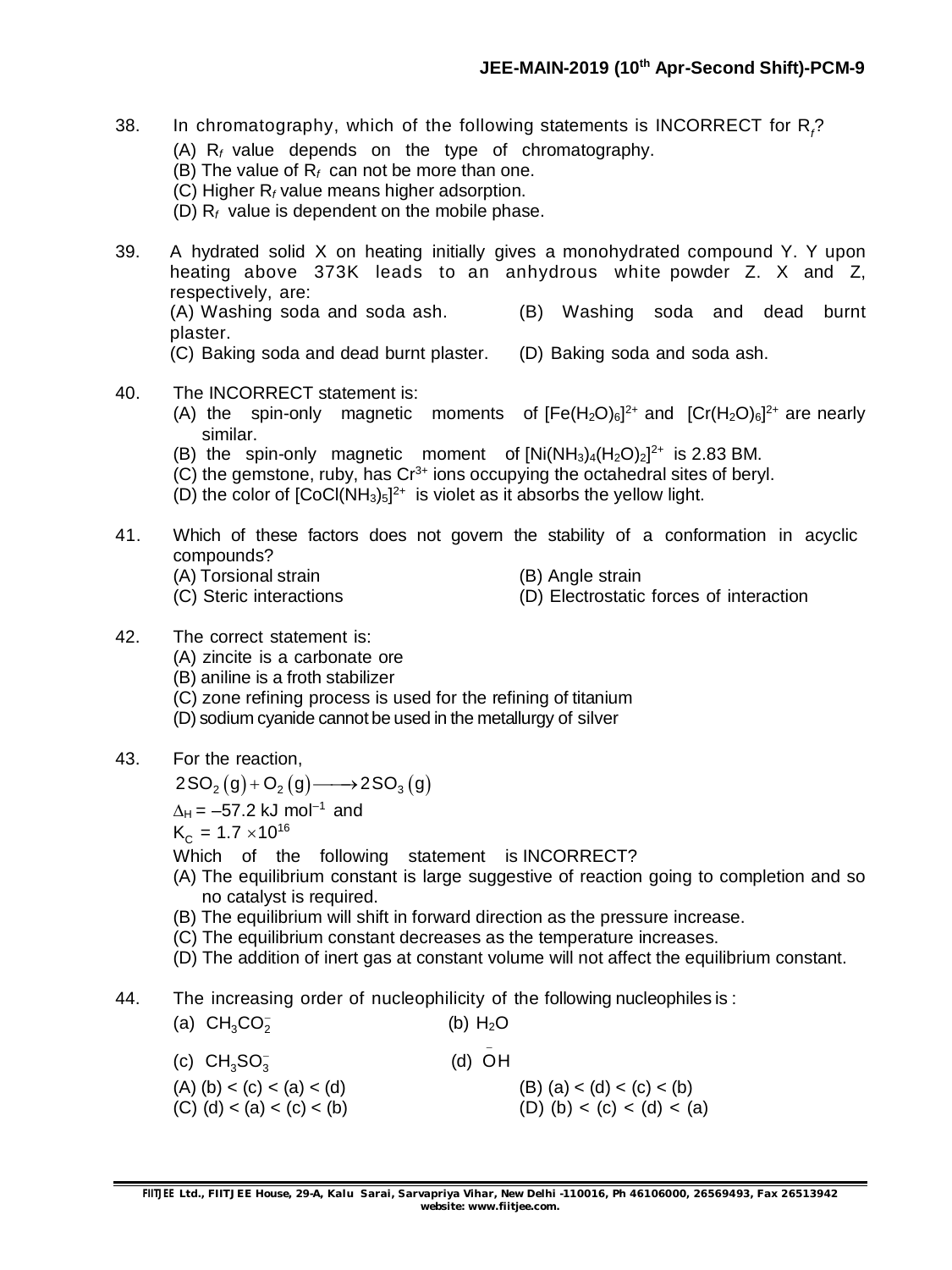|                           | Item-I                    |                | Item-II                                           |
|---------------------------|---------------------------|----------------|---------------------------------------------------|
| (a)                       | High density<br>polythene | (I)            | Peroxide catalyst                                 |
| (b)                       | Polyacrylonitrile         | $(\mathbb{I})$ | Condensation at<br>high temperature &<br>pressure |
| $\left( \text{c} \right)$ | Novolac                   | (III)          | Ziegler-Natta<br>Catalyst                         |
| (d)                       | Nylon 6                   | TV)            | Acid or base<br>catalyst                          |

45. The correct match between Item-I and Item-II is:

 $(A)$  (a)  $\rightarrow$  (III), (b) $\rightarrow$ (I), (c) $\rightarrow$ (II), (d) $\rightarrow$ (IV) (B) (a) $\rightarrow$ (IV), (b) $\rightarrow$ (II), (c) $\rightarrow$ (I), (d) $\rightarrow$ (III)  $(C)$  (a) $\rightarrow$ (II), (b) $\rightarrow$ (IV), (c) $\rightarrow$ (I), (d) $\rightarrow$ (III) (D) (a) $\rightarrow$ (III), (b) $\rightarrow$ (I), (c) $\rightarrow$ (IV), (d) $\rightarrow$ (II)

46. The major product 'Y' in the following reaction is:-



47. Points I, II and III in the following plot respectively correspond to  $(V<sub>mp</sub>)$ : most probable velocity)



(B) V<sub>mp</sub> of H<sub>2</sub> (300K); V<sub>mp</sub> of N<sub>2</sub>(300K); V<sub>mp</sub> of O<sub>2</sub>(400K) (C) V<sub>mp</sub> of O<sub>2</sub> (400K); V<sub>mp</sub> of N<sub>2</sub>(300K); V<sub>mp</sub> of H<sub>2</sub>(300K) (D)  $\mathsf{V}_{\mathsf{mp}}$  of  $\mathsf{N}_2$  (300K);  $\mathsf{V}_{\mathsf{mp}}$  of O $_2$ (400K);  $\mathsf{V}_{\mathsf{mp}}$  of H $_2$ (300K)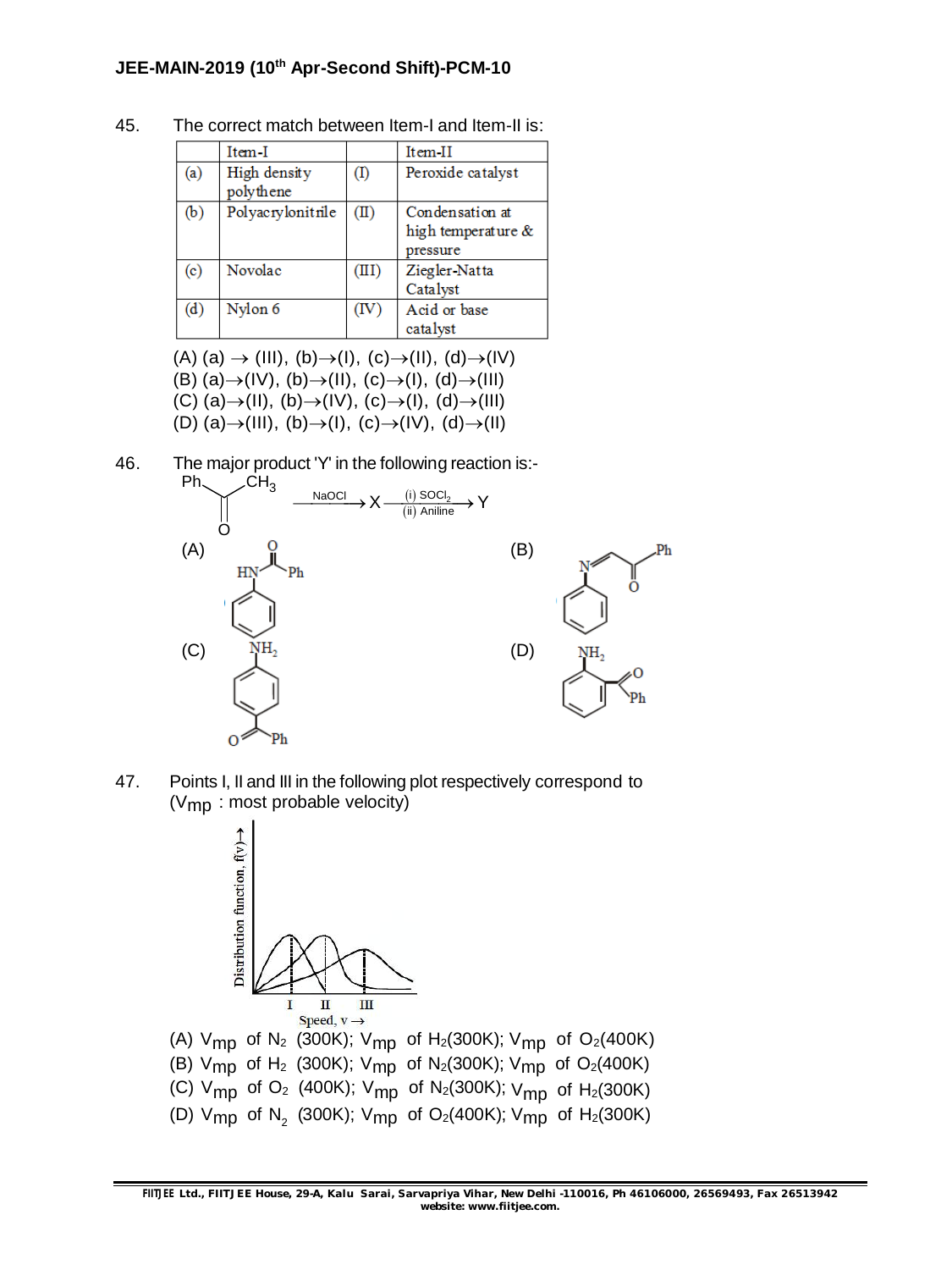- 48. The highest possible oxidation states of uranium and plutonium, respectively, are (A) 6 and 4 (B) 7 and 6  $(A)$  6 and 4 (C) 4 and 6 (D) 6 and 7
- 49. Compound A ( $C_9H_{10}O$ ) shows positive iodoform test. Oxidation of A with KMnO<sub>4</sub>/KOH gives acid  $B(C_8H_6O_4)$ . Anhydride of B is used for the preparation of phenolphthalein. Compound A is:-



- 50. The noble gas that does NOT occur in the atmosphere is: (A) He (B) Ra<br>(C) Ne (C) Ne (D) Kr  $(C)$  Ne
- 51. The pH of a 0.02 M NH4Cl solution will be [given  $K_b$  (NH<sub>4</sub>OH) =  $10^{-5}$  and log 2 = 0.301] (A) 2.65 (B) 5.35<br>(C) 4.35 (D) 4.65  $(C)$  4.35
- 52. The crystal field stabilization energy (CFSE) of  $[Fe(H<sub>2</sub>O)<sub>6</sub>]Cl<sub>2</sub>$  and  $K<sub>2</sub>[NiCl<sub>4</sub>],$ respectively, are :- (A)  $-0.4\Delta_0$  and  $-0.8\Delta_t$  (B)  $-0.4\Delta_0$  and  $-1.2\Delta_t$ (C) –2.4 $\Delta_0$  and –1.2 $\Delta_t$  (D) –0.6 $\Delta_0$  and –0.8 $\Delta_t$
- 53. The correct option among the following is:
	- (A) Colloidal particles in lyophobic sols can be precipitated by electrophoresis.
	- (B) Brownian motion in colloidal solution is faster the viscosity of the solution is very high.
	- (C) Colloidal medicines are more effective because they have small surface area.
	- (D) Addition of alum to water makes it unfit for drinking.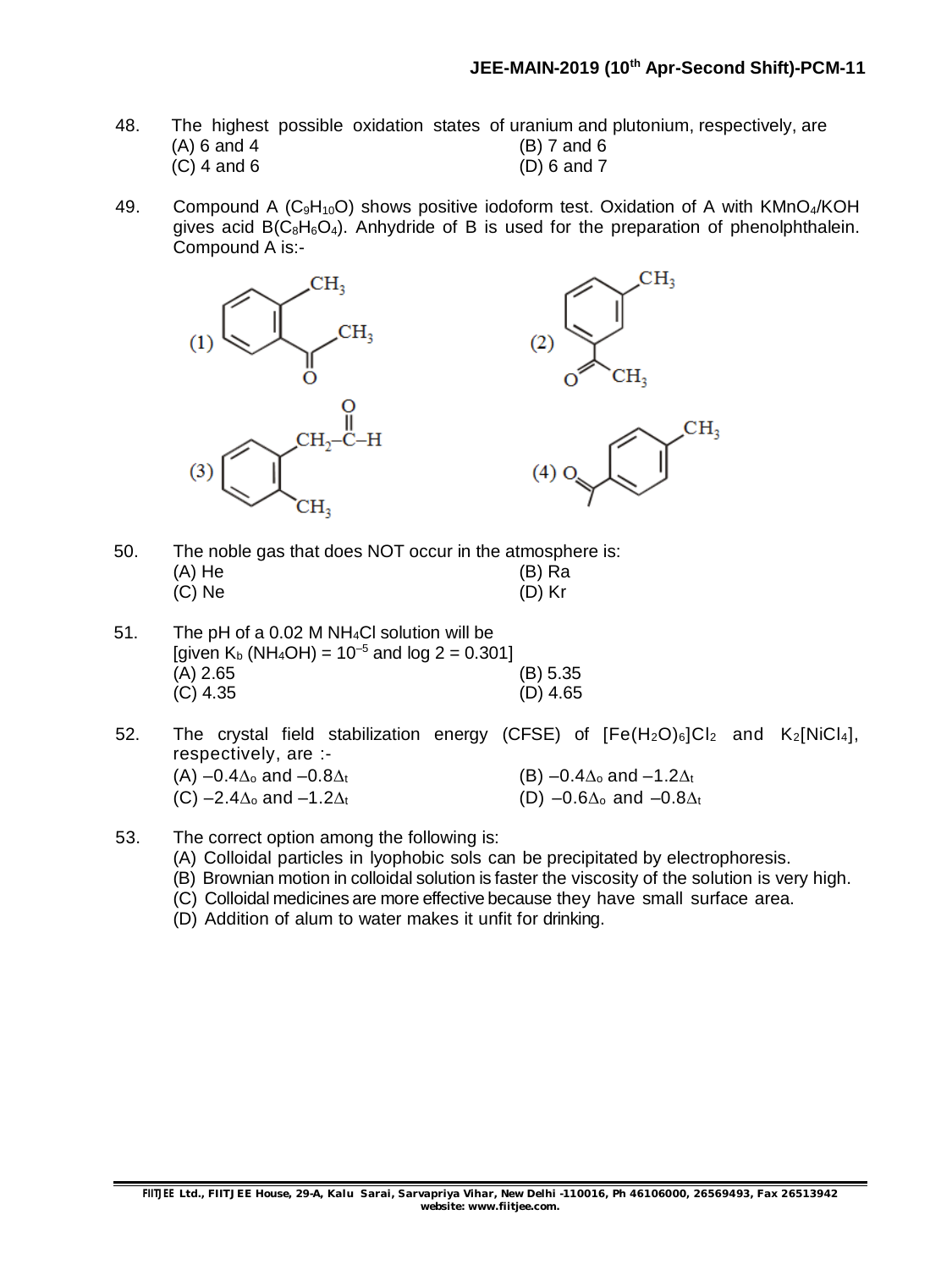54. Which one of the following graphs between molar conductivity  $(\Lambda_m)$  versus  $\sqrt{C}$  is correct?



55. 1 g of non-volatile non-electrolyte solute is dissolved in 100g of two different solvents A and B whose ebullioscopic constants are in the ratio of 1 : 5. The ratio of the elevation  $\mathsf{T}_{\mathsf{b}}(\mathsf{A})$  $\Delta$ 

in their boiling points,  $\frac{\Delta T_{\rm b}(A)}{\Delta T_{\rm s}(B)}$ (B) b b is :  $\mathsf{T}_{\mathsf{h}}(\mathsf{B})$  $\Delta$ 

| (A) 5 : 1 | (B) 10:1      |
|-----------|---------------|
| (C) 1 : 5 | $(D)$ 1 : 0.2 |

- 56. Which of the following is NOT a correct method of the preparation of benzylamine from cyanobenzene?  $(A)$  (i) HCl/H<sub>2</sub>O (ii) NaBH<sub>4</sub>
	- (B) (i)  $LiAlH<sub>4</sub>$ (ii)  $H_3O^+$  $(C)$  (i) SnCl<sub>2</sub> + HCl(gas) (ii) NaBH<sub>4</sub>  $(D)$  H<sub>2</sub>/Ni

### 57. The number of pentagons in  $C_{60}$  and trigons (triangles) in white phosphorus, respectively, are:

| $(A)$ 12 and 3 | (B) 20 and 4   |
|----------------|----------------|
| $(C)$ 12 and 4 | $(D)$ 20 and 3 |

58. The minimum amount of  $O_2(q)$  consumed per gram of reactant is for the reaction: (Given atomic mass : Fe = 56, O = 16, Mg = 24, P = 31, C = 12, H = 1)  $(A)$  C<sub>3</sub>H<sub>8</sub>(g) + 5O<sub>2</sub>(g)  $\rightarrow$  3 CO<sub>2</sub>(g) + 4 H<sub>2</sub>O(*l*) (B)  $P_4(s) + 5O_2(q) \rightarrow P_4O_{10}(s)$ (C)  $4Fe(s) + 3O_2(g) \rightarrow 2 Fe_2O_3(s)$ (D) 2 Mg(s) +  $O_2(q) \rightarrow 2$  MgO(s)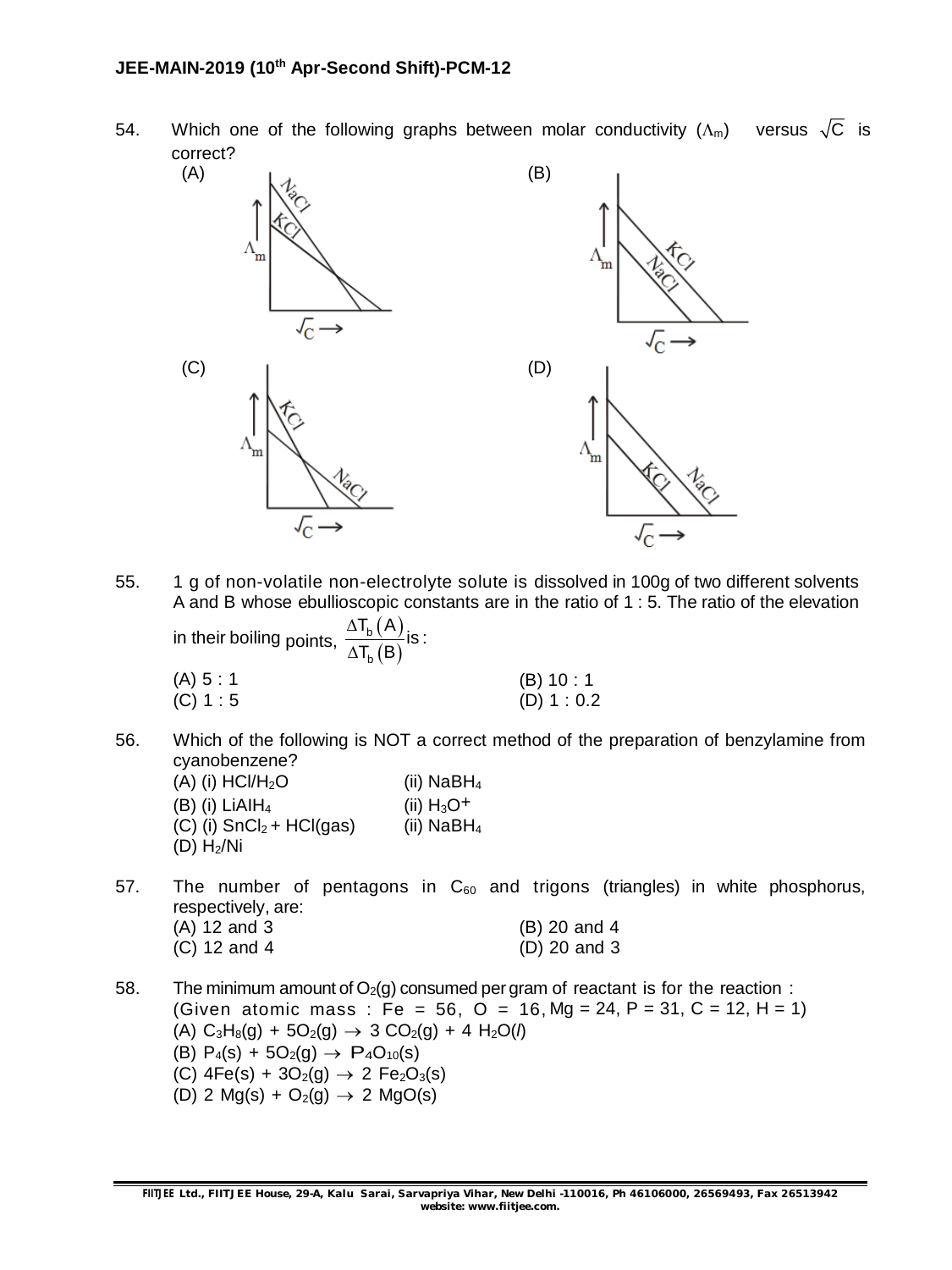- 59. Number of stereo centers present in linear and cyclic structures of glucose are respectively  $(A)$  4 & 5 (B) 5 & 5  $(C)$  4 & 4 (D) 5 & 4
- 60. The major product 'Y' in the following reaction is:

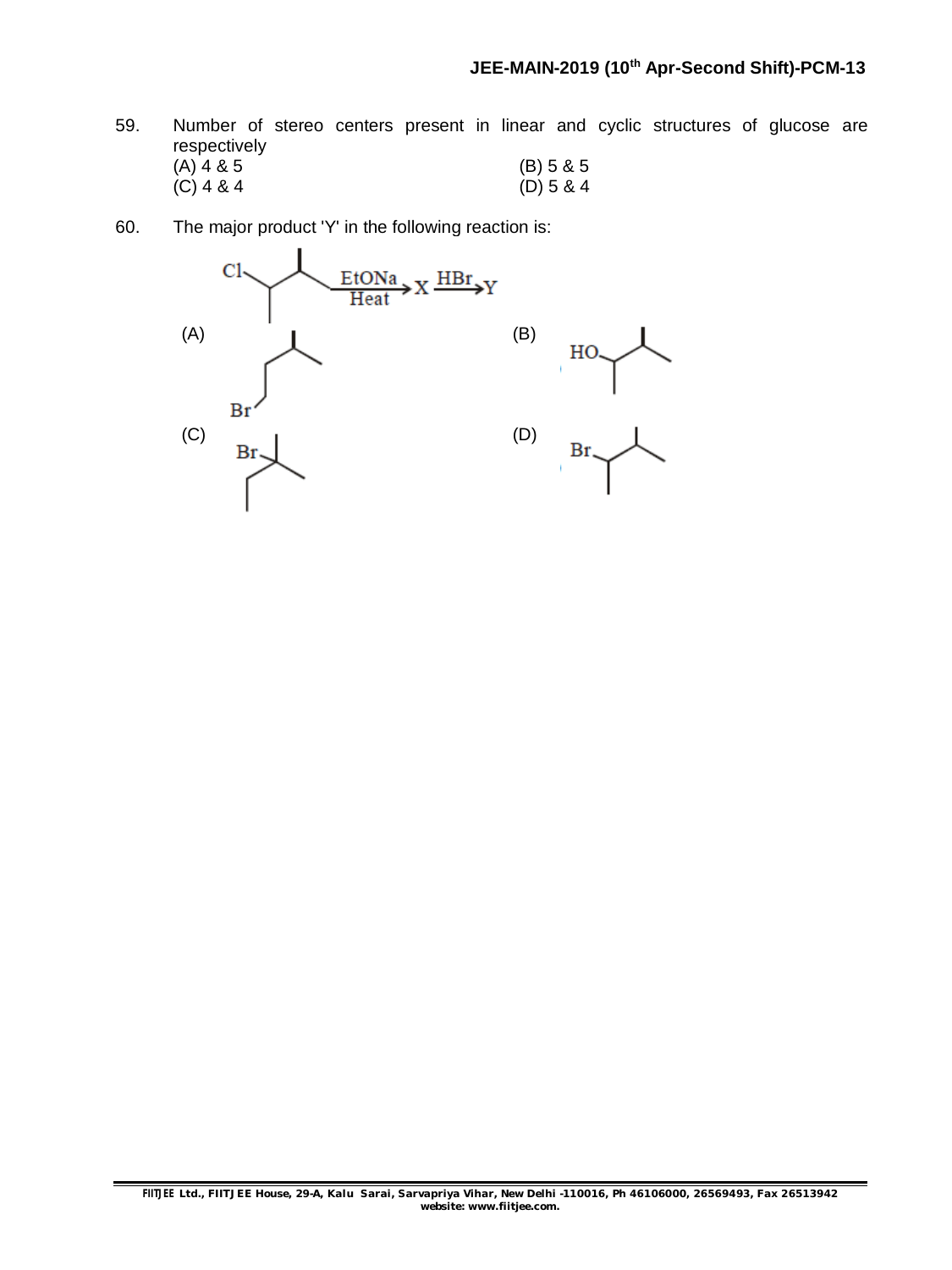# **PART–C (MATHEMATICS)**

- $61.$ 2  $\lim_{x\to 1} \frac{x^2 - ax + b}{x - 1} = 3$  $\rightarrow$ 1  $x-1$  $\frac{-ax+b}{1}$  $\overline{\phantom{a}}$ , then  $a + b$  is equal to  $(A) 5$  (B) 1 (C) -4 (D) -7
- 62. The sum of the real roots of the equation  $x -6 -1$ 2  $-3x$   $x-3$  = 0 is equal to  $-3$  2x  $x = 2$  $(A) -4$  (B) 0 (C) 6 (D) 1

63. Lines are drawn parallel to the line  $4x - 3y + 2 = 0$  at a distance  $\frac{3}{5}$ 5 from the origin. Then which one of the following points lies on any of these lines?

| (A) $\left(-\frac{1}{4},\frac{2}{3}\right)$  | (B) $\left(\frac{1}{4}, \frac{1}{3}\right)$   |
|----------------------------------------------|-----------------------------------------------|
| (C) $\left(\frac{1}{4}, -\frac{1}{3}\right)$ | (D) $\left(-\frac{1}{4}, -\frac{2}{3}\right)$ |

- 64. If the tangent to the curve  $y = \frac{x}{x^2 3}$ ,  $x \in R, (x \neq \pm \sqrt{3})$  $x^2 - 3$  $=\frac{R}{2}$ ,  $x \in R, (x \neq \pm \sqrt{2})$  $\overline{a}$ at a point  $(\alpha, \beta) \neq (0, 0)$  on it is parallel to the line  $2x + 6y - 11 = 0$  then (A)  $|2\alpha + 6\beta| = 11$  (B)  $|2\alpha + 6\beta| = 19$ (C)  $|6\alpha + 2\beta| = 19$  (D)  $|6\alpha + 2\beta| = 9$
- 65. The distance of the point having position vector  $-\hat{i} + 2\hat{j} + 6\hat{k}$  from the straight line passing through the point (2, 3, -4) and parallel to the vector  $6\hat{i} + 3\hat{j} - 4\hat{k}$  is (A) 7 (B)  $4\sqrt{3}$

(C) 
$$
2\sqrt{13}
$$
 (D) 6

66. If the line ax + y = c, touches both the curves  $x^2 + y^2 = 1$  and  $y^2 - 4\sqrt{2}x$ , then |c| is equal to

| (A) $\frac{1}{\sqrt{2}}$ | (B) $\sqrt{2}$ |
|--------------------------|----------------|
| (C) $\frac{1}{2}$        | $(D)$ 2        |

67. Let  $f(x) = \log_e(\sin x)$ ,  $(0 < x < \pi)$  and  $g(x) = \sin^{-1}(e^{-x})$ ,  $(x \ge 0)$ . If  $\alpha$  is a positive real number such that a = (fog)'( $\alpha$ ) and b = (fog)( $\alpha$ ), then (A)  $a\alpha^2 + b\alpha - a = 2\alpha^2$ (B)  $a\alpha^2 - b\alpha - a = 0$ (C)  $a\alpha^2 - b\alpha - a = 1$  (D) a $\alpha$ (D)  $a\alpha^2 + b\alpha + a = 0$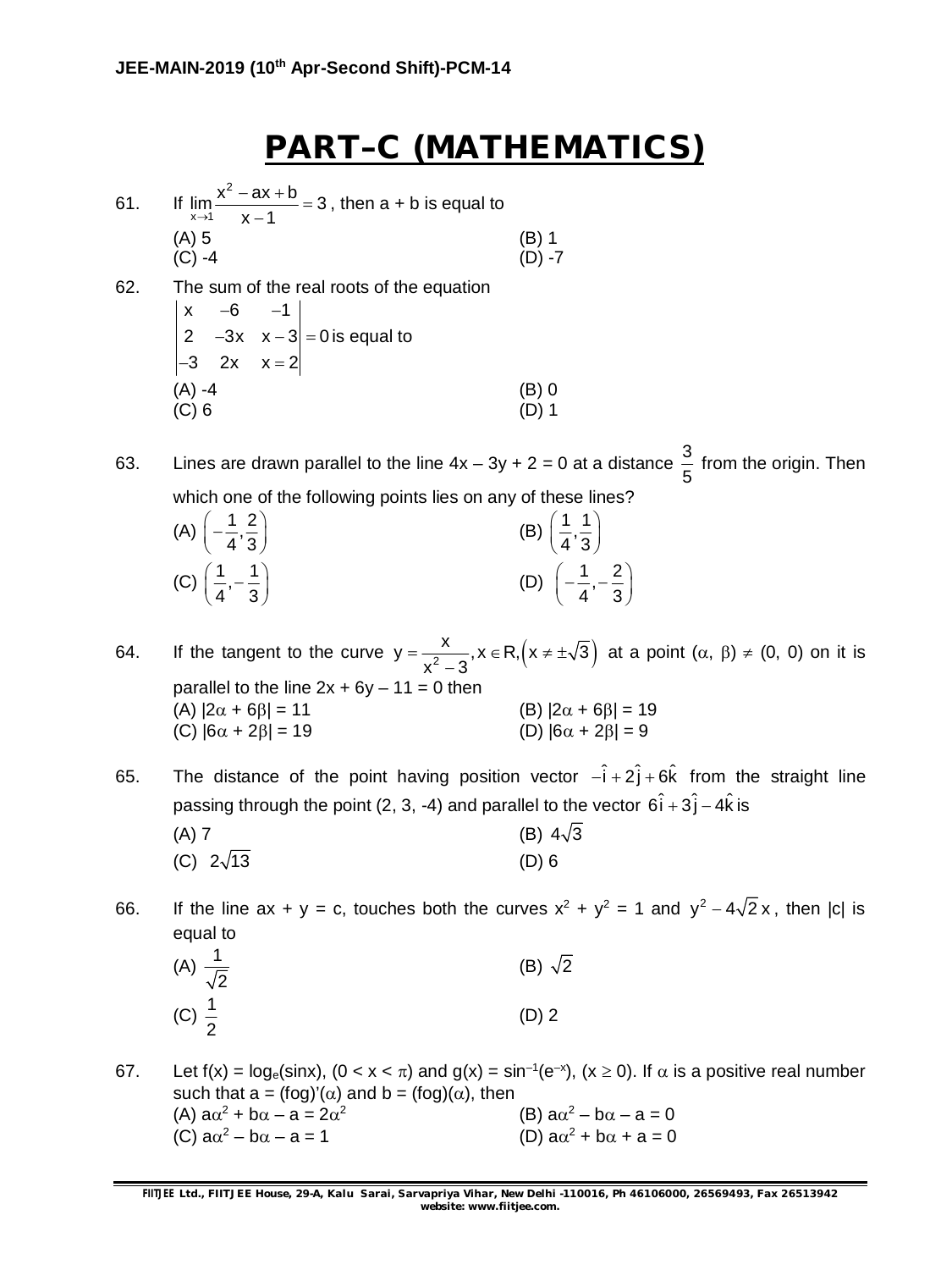68. If  $5x + 9 = 0$  is the directrix of the hyperbola  $16x^2 - 9y^2 = 144$ , then its corresponding focus is

(A) (5, 0)  
\n(B) 
$$
\left(\frac{5}{3}, 0\right)
$$
  
\n(C) (-5, 0)  
\n(D)  $\left(-\frac{5}{3}, 0\right)$ 

69. If  $cos^{-1}x - cos^{-1}$ y  $\frac{y}{2}$  =  $\alpha$  , where -1  $\le x \le 1$ ,  $-2 \le y \le 2$ ,  $x \le \frac{y}{2}$  $\frac{1}{2}$ , then for all x, y, 4x<sup>2</sup> – 4xy  $\cos \alpha + y^2$  is equal to (A) 4  $\sin^2\alpha$  -  $2x^2y^2$ (B)  $4 \cos^2 \alpha + 2x^2y^2$ (C) 2 sin<sup>2</sup> $\alpha$  (D) 4 sin<sup>2</sup> $\alpha$ 

70. The locus of the centres of the circles, which touch the circle,  $x^2 + y^2 = 1$  externally, also touch the y-axis and lie in the first quadrant is

- (A)  $x = \sqrt{1 + 2y}$ ,  $y \ge 0$  (B)  $y = \sqrt{1 + 4x}$ ,  $x \ge 0$ (C)  $x = \sqrt{1 + 4y}$ ,  $y \ge 0$  <br> (D)  $y = \sqrt{1 + 2x}$ ,  $x \ge 0$
- 71. Let  $a_1$ ,  $a_2$ ,  $a_3$ , ..... be and A.P with  $a_6 = 2$ . Then the common difference of this A.P., which maximizes the product  $a_1a_4a_5$  is

| (A) $\frac{3}{2}$ | (B) $\frac{8}{5}$ |
|-------------------|-------------------|
| (C) $\frac{2}{3}$ | (D) $\frac{6}{5}$ |

72. The smallest natural number n, such that the coefficient of x in the expansion of

| $\left(x^2 + \frac{1}{x^3}\right)^n$ is ${}^nC_{23}$ is |          |
|---------------------------------------------------------|----------|
| (A) 38                                                  | (B) 58   |
| (C) 23                                                  | $(D)$ 35 |

73. Suppose that 20 pillars of the same height have been erected along the boundary of a circular stadium. If the top of each pillar has been connected by beams with the top of all its non-adjacent pillars, then the total number of beams is (A) 210 (B) 180

| (A) 210   | (B) 180   |
|-----------|-----------|
| $(C)$ 170 | $(D)$ 190 |

74. A spherical iron ball of radius 10 cm is coated with a layer of ice of uniform thickness that melts at a rate of 50 cm<sup>3</sup>/min. When the thickness of the ice is 5 cm, then the rate at which the thickness (in cm/min) of ice decreases is

| (A)<br>$\overline{36\pi}$ | $\frac{5}{6}$<br>(B)<br>$\overline{6\pi}$ |
|---------------------------|-------------------------------------------|
| (C)                       | (D)                                       |
|                           | and the sea                               |
| $9\pi$                    | $18\pi$                                   |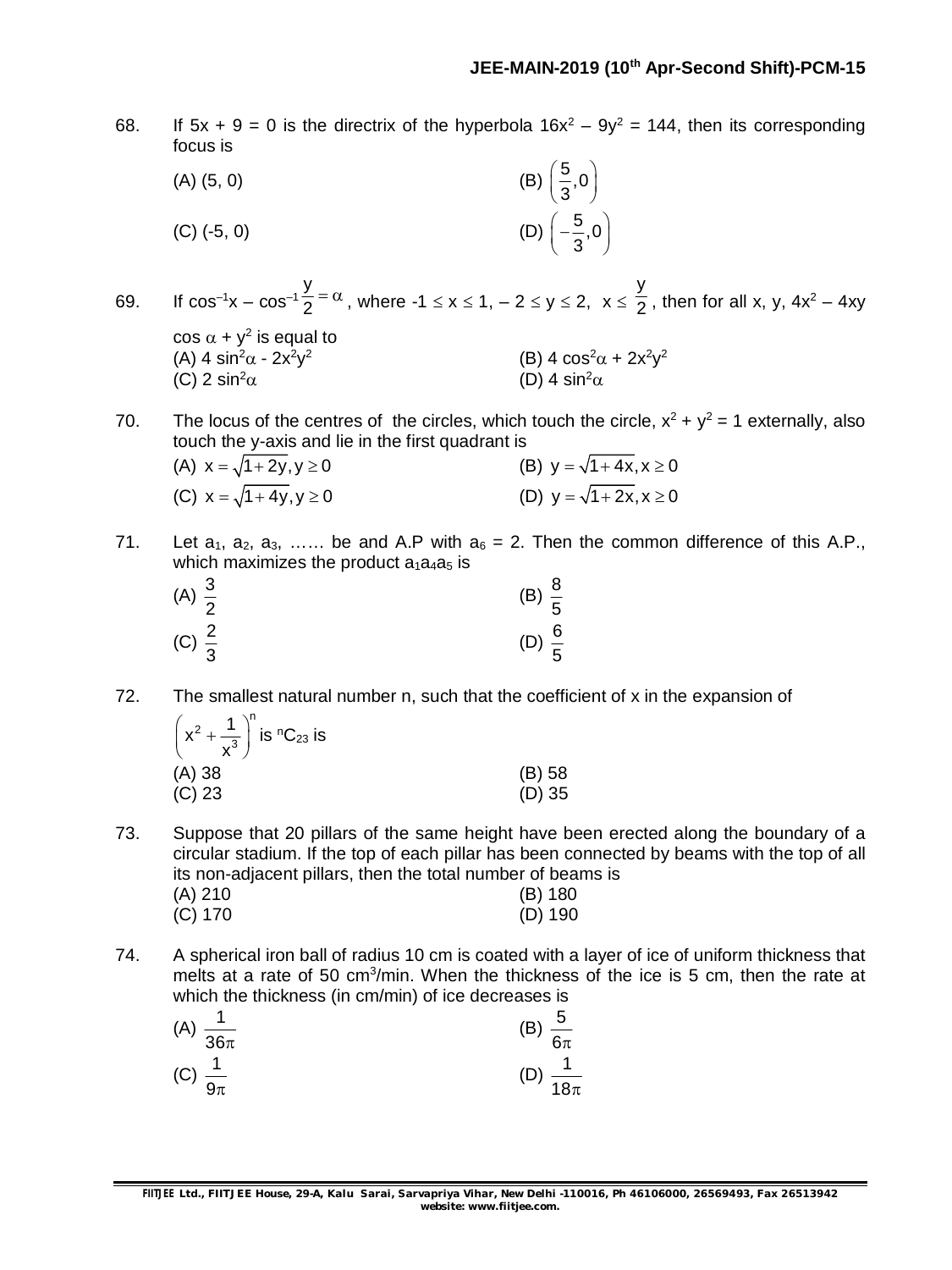| 75. | equal to 16, then the mean of $(x_1 - 4)^2$ , $(x_2 - 4)^2$ , , $(x_{50} - 4)^2$ is<br>(A) 400<br>$(C)$ 525                                                                    | If both the means and the standard deviation of 50 observations $x_1, x_2, \ldots, x_{50}$ are<br>$(B)$ 380<br>(D) 480 |  |  |
|-----|--------------------------------------------------------------------------------------------------------------------------------------------------------------------------------|------------------------------------------------------------------------------------------------------------------------|--|--|
| 76. | The number of real roots of the equation<br>$5 +  2^{x} - 1  = 2^{x}(2^{x} - 2)$ is                                                                                            |                                                                                                                        |  |  |
|     | $(A)$ 4<br>$(C)$ 2                                                                                                                                                             | $(B)$ 3<br>$(D)$ 1                                                                                                     |  |  |
| 77. | The tangent and normal to the ellipse $3x^2 + 5y^2 = 32$ at the point P(2, 2) meet the x-axis<br>at Q and R, respectively. Then the area (in sq. units) of the triangle PQR is |                                                                                                                        |  |  |
|     | (A) $\frac{34}{15}$                                                                                                                                                            | (B) $\frac{68}{15}$                                                                                                    |  |  |
|     | (C) $\frac{14}{3}$                                                                                                                                                             | (D) $\frac{16}{3}$                                                                                                     |  |  |
| 78. | A perpendicular is drawn from a point on the line $\frac{x-1}{2} = \frac{y+1}{-1} = \frac{z}{1}$ to the plane x + y + z                                                        |                                                                                                                        |  |  |
|     | the co-ordinates of Q are                                                                                                                                                      | = 3 such that the foot of the perpendicular Q also lies on the plane $x - y + z = 3$ . Then                            |  |  |
|     | $(A)$ $(2, 0, 1)$<br>$(C)$ $(1, 0, 2)$                                                                                                                                         | $(B)$ (-1, 0, 4)<br>(D) (4, 0, -1)                                                                                     |  |  |
| 79. | The integral $\int_{\pi/6}^{\pi/3}$ sec <sup>2/3</sup> x cos ec <sup>4/3</sup> x dx is equal to                                                                                |                                                                                                                        |  |  |
|     | (A) $3^{5/6} - 3^{2/3}$<br>$(C)$ 3 <sup>7/6</sup> - 3 <sup>5/6</sup>                                                                                                           | (B) $3^{5/3} - 3^{1/3}$<br>(D) $3^{4/3} - 3^{1/3}$                                                                     |  |  |
| 80. | The angles A, B and C of a triangle ABC are in A.P and a : $b = 1 : \sqrt{3}$ . If $c = 4$ cm, then<br>the area (in sq. cm) of this triangle is                                |                                                                                                                        |  |  |
|     | (A) $2\sqrt{3}$                                                                                                                                                                | (B) $\frac{4}{\sqrt{3}}$<br>(D) $\frac{2}{\sqrt{3}}$                                                                   |  |  |
|     | (C) $4\sqrt{3}$                                                                                                                                                                |                                                                                                                        |  |  |
| 81. |                                                                                                                                                                                | Let a, b and c be in G.P with common ratio r, where $a \neq 0$ and $0 < r \leq \frac{1}{2}$ . If 3a, 7b and            |  |  |
|     | 15c are the first three terms of an A.P., then the $4th$ term of this A.P is                                                                                                   |                                                                                                                        |  |  |
|     | (A) $\frac{2}{3}$ a                                                                                                                                                            | (B) $\frac{7}{3}a$                                                                                                     |  |  |
|     | $(C)$ 5a                                                                                                                                                                       | $(D)$ a                                                                                                                |  |  |
| 82. | Let $y = y(x)$ be the solution of the differential equation                                                                                                                    |                                                                                                                        |  |  |
|     | $\frac{dy}{dx}$ + y tan x = 2x + x <sup>2</sup> tan x, x $\in \left(-\frac{\pi}{2}, \frac{\pi}{2}\right)$ , such that y(0) = 1. Then                                           |                                                                                                                        |  |  |
|     | (A) $y'(\frac{\pi}{4}) + y'(\frac{-\pi}{4}) = -\sqrt{2}$                                                                                                                       | (B) $y'(\frac{\pi}{4}) - y'(\frac{-\pi}{4}) = \pi - 2$                                                                 |  |  |
|     |                                                                                                                                                                                |                                                                                                                        |  |  |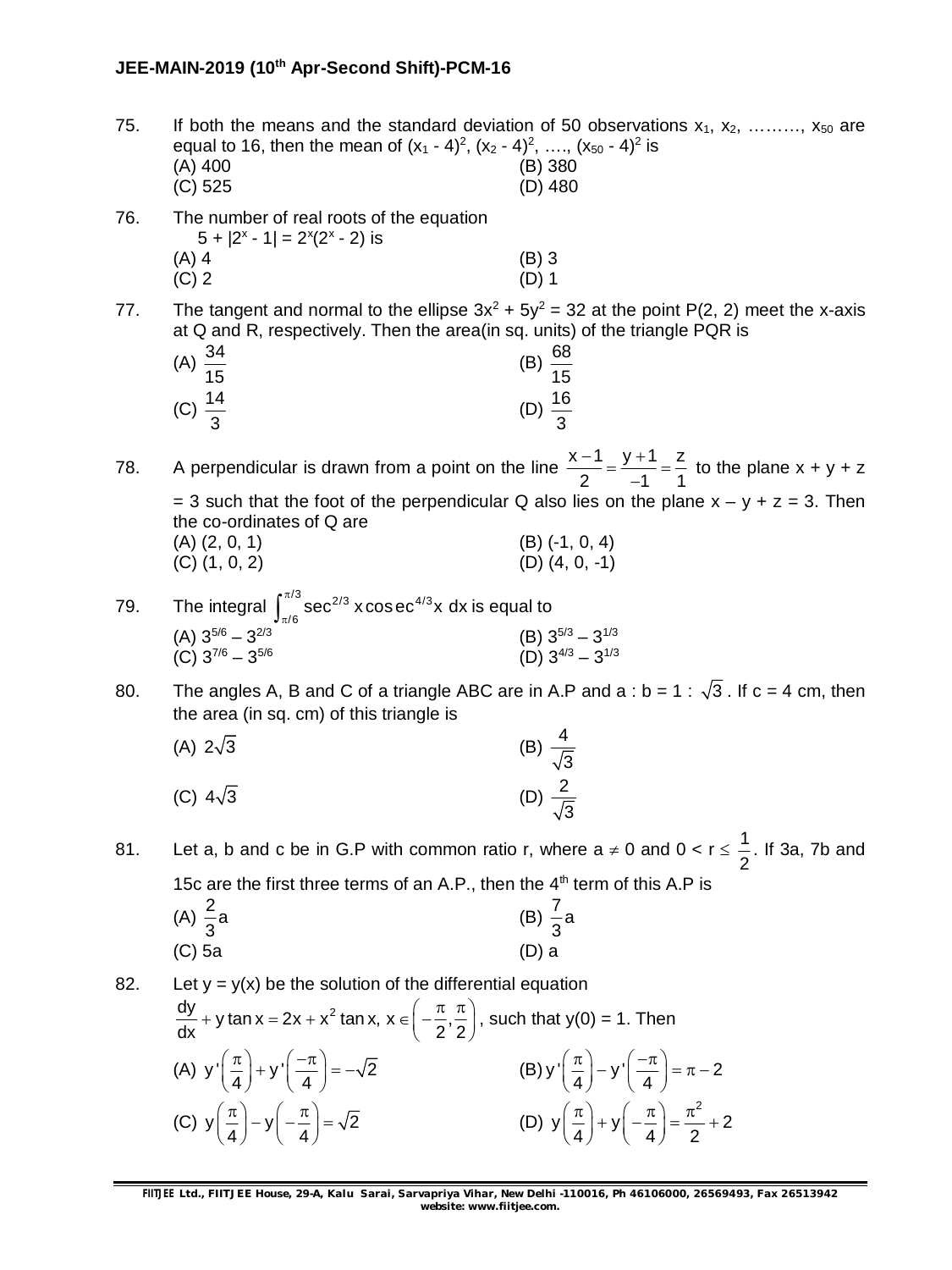83. If the plane  $2x - y + 2z + 3 = 0$  has the distances  $\frac{1}{6}$  and  $\frac{2}{6}$ 3 3 units from the planes 4x – 2y + 4z +  $\lambda$  = 0 and 2x - y + 2z +  $\mu$  = 0, respectively, then the maximum value of  $\lambda$ +  $\mu$  us equal to (A) 15 (B) 13 (B) 13

84. The area(in sq. units) of the region bounded by the curves  $y = 2^x$  and  $y = |x +1|$  in the first quadrant is

| (A) $\frac{3}{2}$ |                 | (B) $log_e 2 + \frac{3}{2}$ |  |
|-------------------|-----------------|-----------------------------|--|
| (C) $\frac{3}{2}$ | $'$ 2 $log_e 2$ |                             |  |

 $(C) 5$  (D) 9

85. Let  $\lambda$  be a real number for which the system of linear equations  $x + y + z = 6$  $4x + \lambda y - \lambda z = \lambda - 2$  $3x + 2y - 4z = -5$ Has indefinitely many solutions. Then  $\lambda$  is a root of the quadratic equation (A)  $\lambda^2 - \lambda - 6 = 0$  (B)  $\lambda$  $2 - 3\lambda - 4 = 0$ (C)  $\lambda^2 + 3\lambda - 4 = 0$  (D)  $\lambda$ (D)  $\lambda^2 + \lambda - 6 = 0$ 

- 86. The summary summary summary summary summary summary summary summary summary summary summary summary summary  $1+\frac{1^3+2^3}{1\cdot 2}+\frac{1^3+2^3+3^3}{1\cdot 2\cdot 2}+......+\frac{1^3+2^3+3^3+....+15^3}{1\cdot 2\cdot 2\cdot 2\cdot 1\cdot 15}-\frac{1}{2}(1+2+3+......+15)$  $1+2$   $1+2+3$   $1+2+3+....+15$  2  $+\frac{1^3+2^3}{1^2-1}+\frac{1^3+2^3+3^3}{1^2-2^2}+......+\frac{1^3+2^3+3^3+.....+15^3}{1^2-2^2-1} -\frac{1}{2}(1+2+3+.....+1)$  $+2$   $1+2+3$   $1+2+3+....+1$ is equal to  $(A)$  620 (C) 1240 (D) 660
- 87. Minimum number of times a fair coin must be tossed so that the probability of getting at least one head is more than 99% is (A) 8 (B) 6 (C) 7 (D) 5
- 88. The negation of the Boolean expression  $\sim s \sqrt{r}$  is equivalent to (A) s $\vee$ r (B) ~s  $\wedge$  ~r (C) r (D) s  $\wedge$  r

89. If  $\int x^5 e^{-x^2} dx = g(x) e^{-x^2} + c$ , where c is a constant of integration, then g(-1) is equal to (A) -1 (B) 1 (C)  $-\frac{5}{6}$ 2  $\frac{-5}{2}$  (D)  $\frac{1}{2}$ 2  $\overline{\phantom{a}}$ 

90. If z and w are two complex numbers such that  $|zw| = 1$  and  $arg(z) - arg(w) =$ 2  $\frac{\pi}{6}$ , then (A)  $\bar{z}w = i$  (B)  $z\bar{w} = \frac{-1 + i}{\sqrt{2}}$  $=\frac{-1+i}{\sqrt{2}}$ 

(C) 
$$
z\overline{w} = \frac{1-i}{\sqrt{2}}
$$
 (D)  $\overline{z}w = -i$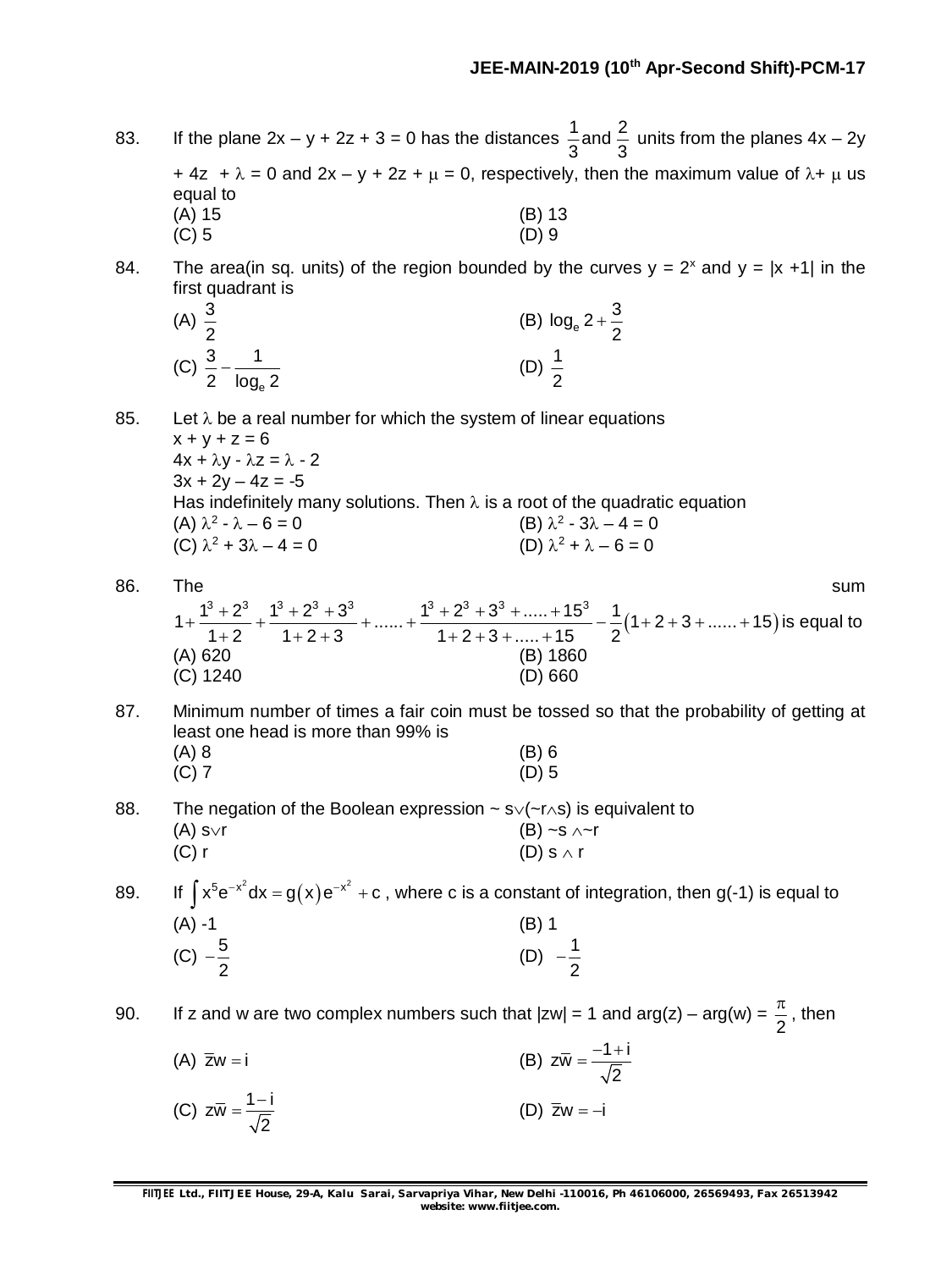# **JEE (Mains) – 2019 ANSWERS**

# **PART A – PHYSICS**

| 1.<br>5.<br>9.<br>13.<br>17.<br>21.<br>25.<br>29.    | D<br>C<br>C<br>A<br>A<br>D<br>Α<br>C | 2.<br>D<br>6.<br>Α<br>10.<br>D<br>14.<br>D<br>18.<br>B<br>22.<br>D<br>26.<br>D<br>C<br>30.             | 3.<br>A<br>7.<br>B<br>11.<br>B<br>15.<br>B<br>19.<br>D<br>23.<br><b>None</b><br>27.<br>D | 4.<br>8.<br>12.<br>16.<br>20.<br>24.<br>28.   | <b>None</b><br>D<br>В<br>C<br>Α<br>D<br>C |
|------------------------------------------------------|--------------------------------------|--------------------------------------------------------------------------------------------------------|------------------------------------------------------------------------------------------|-----------------------------------------------|-------------------------------------------|
|                                                      |                                      |                                                                                                        | <b>PART B - CHEMISTRY</b>                                                                |                                               |                                           |
| 31.<br>35.<br>39.<br>43.<br>47.<br>51.<br>55.<br>59. | A<br>C<br>A<br>A<br>D<br>В<br>C<br>A | 32.<br>C<br>36.<br>A<br>$\mathbf C$<br>40.<br>44.<br>A<br>48.<br>D<br>52.<br>A<br>56.<br>A<br>C<br>60. | 33.<br>A<br>37.<br>В<br>41.<br>B<br>45.<br>D<br>49.<br>A<br>53.<br>A<br>57.<br>C         | 34.<br>38.<br>42.<br>46.<br>50.<br>54.<br>58. | D<br>C<br>В<br>A<br>C<br>В<br>C           |
|                                                      |                                      |                                                                                                        | <b>PART C - MATHEMATICS</b>                                                              |                                               |                                           |
| 61.<br>65.<br>69.<br>73.<br>77.<br>81.<br>85.<br>89. | D<br>A<br>D<br>С<br>B<br>D<br>A<br>C | 62.<br>B<br>66.<br>В<br>70.<br>D<br>74.<br>D<br>78.<br>A<br>82.<br>В<br>86.<br>A<br>90.<br>D           | 63.<br>A<br>67.<br>C<br>71.<br>B<br>75.<br>A<br>79.<br>C<br>В<br>83.<br>87.<br>C         | 64.<br>68.<br>72.<br>76.<br>80.<br>84.<br>88. | С<br>C<br>A<br>D<br>A<br>C<br>D           |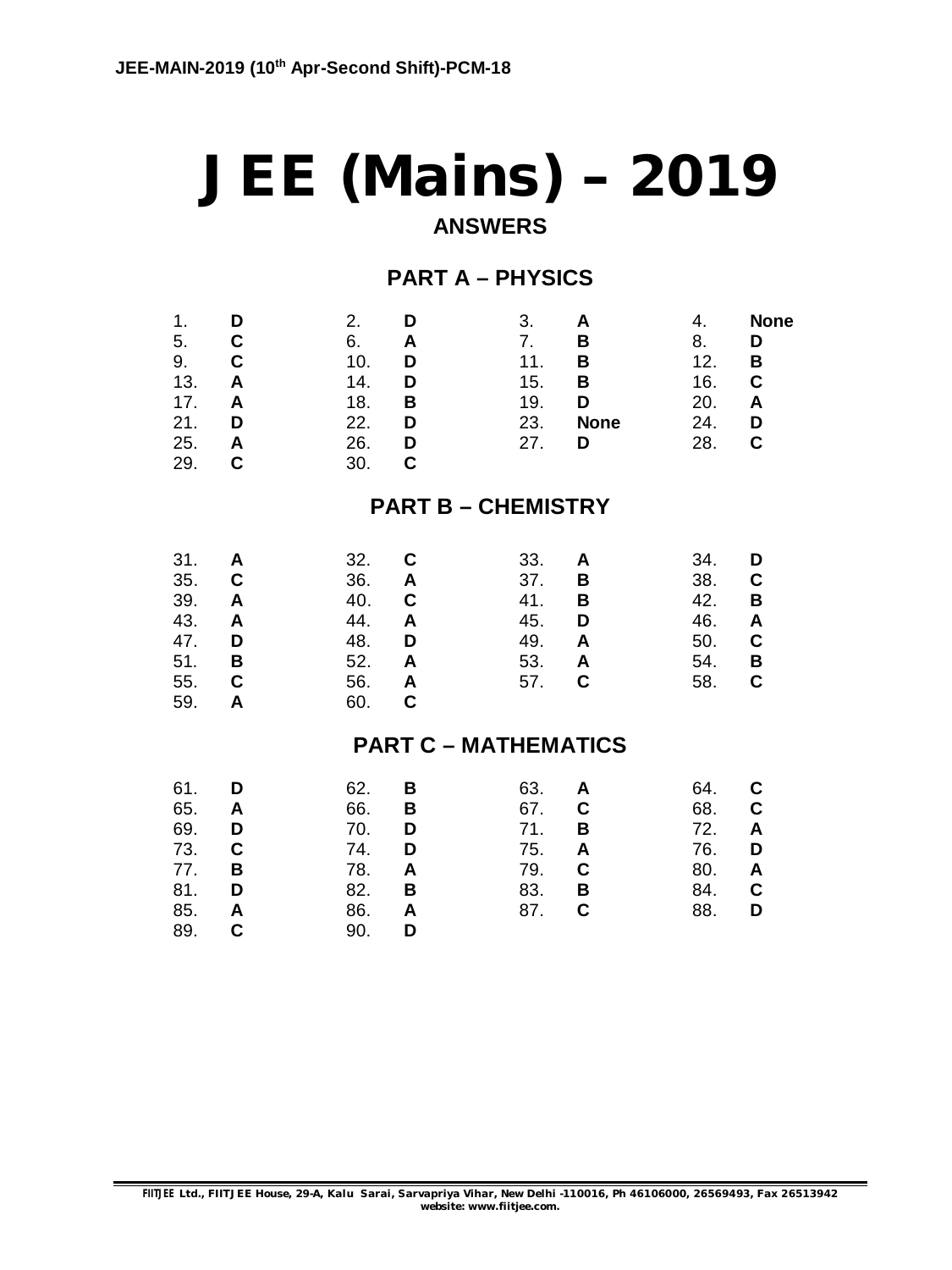# **HINTS AND SOLUTIONS**

**PART A – PHYSICS**

1. 
$$
n = 1 \text{ mole}
$$
  
\n $P = P_o \left\{ 1 - \frac{1}{2} \left( \frac{V_o}{V} \right)^2 \right\}$ ; PV = nRT = RT  
\n $P = \frac{RT}{V}$   
\n $\frac{RT}{V} = P_o \left\{ 1 - \frac{V_o^2}{2V^2} \right\}$   
\n $T = \frac{P_o V}{R} \left\{ 1 - \frac{V^2}{2V^2} \right\} = \frac{P_o}{R} \left\{ V - \frac{V_o^2}{2V^2} \right\}$   
\n $\Delta T = \frac{P_o}{R} \left\{ (2V_o - V_o) - \frac{V_o^2}{2} \left( \frac{1}{2V_o} - \frac{1}{V_o} \right) \right\}$   
\n $= \frac{P_o}{R} \left\{ V_o - \frac{V_o^2}{2} \right\}$   
\n $\Delta T = \frac{P_o}{R} \left\{ (2V_o - V_o) - \frac{V_o^2}{2} \left( \frac{1}{2V_o} - \frac{1}{V_o} \right) \right\}$   
\n $= \frac{P_o}{R} \left\{ V_o - \frac{V_o^2 (1 - 2)}{2 \times 2V_o} \right\}$   
\n $= \frac{P_o}{R} \left\{ V_o - \frac{V_o}{4} \right\} = \frac{3 P_o V_o}{4 R}$   
\n2.  $I_1 = \frac{\left(\frac{7M}{8}\right)(2R)^2}{2} = \frac{7M \times 4R^2}{2 \times 8} = \frac{7MR^2}{4}$   
\n $I_2 = \frac{2}{5} \frac{M}{8} \left( \frac{R}{2} \right)^2 = \frac{2M}{5 \times 8} \frac{R^2}{4} = \frac{MR^2}{80}$   
\n $\frac{I_1}{I_2} = \frac{7MR^2 \times 80}{4MR^2} = 140$ 

3. By looking into graph.

4. 
$$
\ell = 1 M
$$
  
\n $A = 10^{-6} M^2$   
\nStress =  $\frac{F}{A}$   
\n $Y_s = 120 \times 10^9$   
\n $Y_s = 120 \times 10^9$   
\n $Y_B = 60 \times 10^9$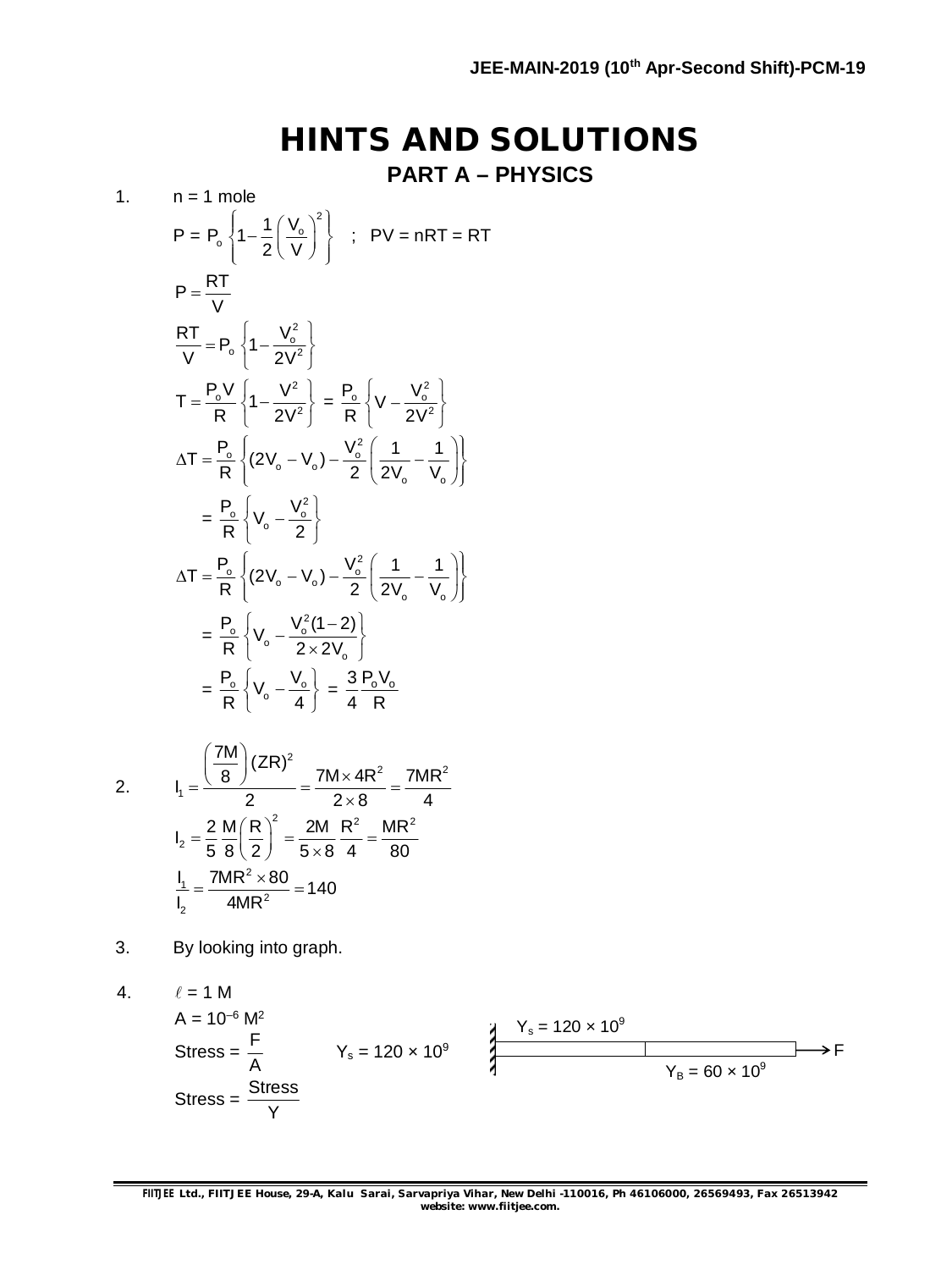$$
\Delta \ell = \frac{\ell \times F}{AY}
$$
\n
$$
\Delta \ell_1 + \Delta \ell_2 = \frac{\ell_1 F}{AY_1} + \frac{\ell_2 F}{AY_2} = 0.2 \times 10^{-3}
$$
\n
$$
\frac{F}{A} = \frac{0.2 \times 10^{-3}}{\frac{\ell}{Y_1} + \frac{\ell}{Y_2}}
$$
\n
$$
= \frac{0.2 \times 10^{-3}}{120 \times 10^9} + \frac{1}{60 \times 10^9} = \frac{0.2 \times 10^{-3} \times 10^9 \times 120}{1 + 2}
$$
\n
$$
= \frac{0.2 \times 10^6 \times 120}{3} = 8 \times 10^6
$$

5. 
$$
Q = C_V \Delta T
$$

$$
Q' = C_P \Delta T
$$

$$
Q' = \frac{C_P}{C_V} Q = \left(1 + \frac{2}{5}\right) Q = \frac{7}{5} Q
$$

6. 
$$
2.5 \times 10^{-2} \times 0.2 = \frac{1}{2} \times 20 \times 10^{-3} \{-V^2 + 1^2\}
$$

$$
5 \times 10^{-3} = 10 \times 10^{-3} (1 - V^2)
$$

$$
1 - V^2 = \frac{1}{2} \ ; \ V^2 = \frac{1}{2} \ ; \ V = \frac{1}{\sqrt{2}} = 0.7
$$

7. 
$$
\frac{400}{\frac{\pi}{4}d^2} = 379 \times 10^6
$$

$$
d^2 = \frac{4 \times 400 \times 10^{-6}}{\pi \times 379} = 0.336 \times 10^{-6} \times 4
$$

$$
d = 2\sqrt{0.336} \times 10^{-3} \text{ M } \approx 1.16 \text{ mm}
$$

8. 
$$
T = \frac{2 u \sin \theta}{g \cos \alpha}
$$
  
\n
$$
R = u \cos \theta \, T - \frac{1}{2} g \sin \alpha \, T^2
$$
  
\n
$$
= \frac{u \cos \theta \, 2u \sin \theta}{g \cos \alpha} - \frac{g \sin \alpha}{2} \frac{4u^2 \sin^2 \theta}{g^2 \cos^2 \alpha}
$$
  
\n
$$
= \frac{u^2 \sin^2 \theta}{g \cos \alpha} - \frac{u^2 \sin \alpha}{g \cos^2 \alpha} \{1 - \cos 2\theta\}
$$
  
\n
$$
= \frac{4 \times \frac{1}{2}}{10 \times \frac{\sqrt{3}}{2}} - \frac{u^2 \sin \alpha}{g \cos^2 \alpha} \{1 - \frac{\sqrt{3}}{2}\}
$$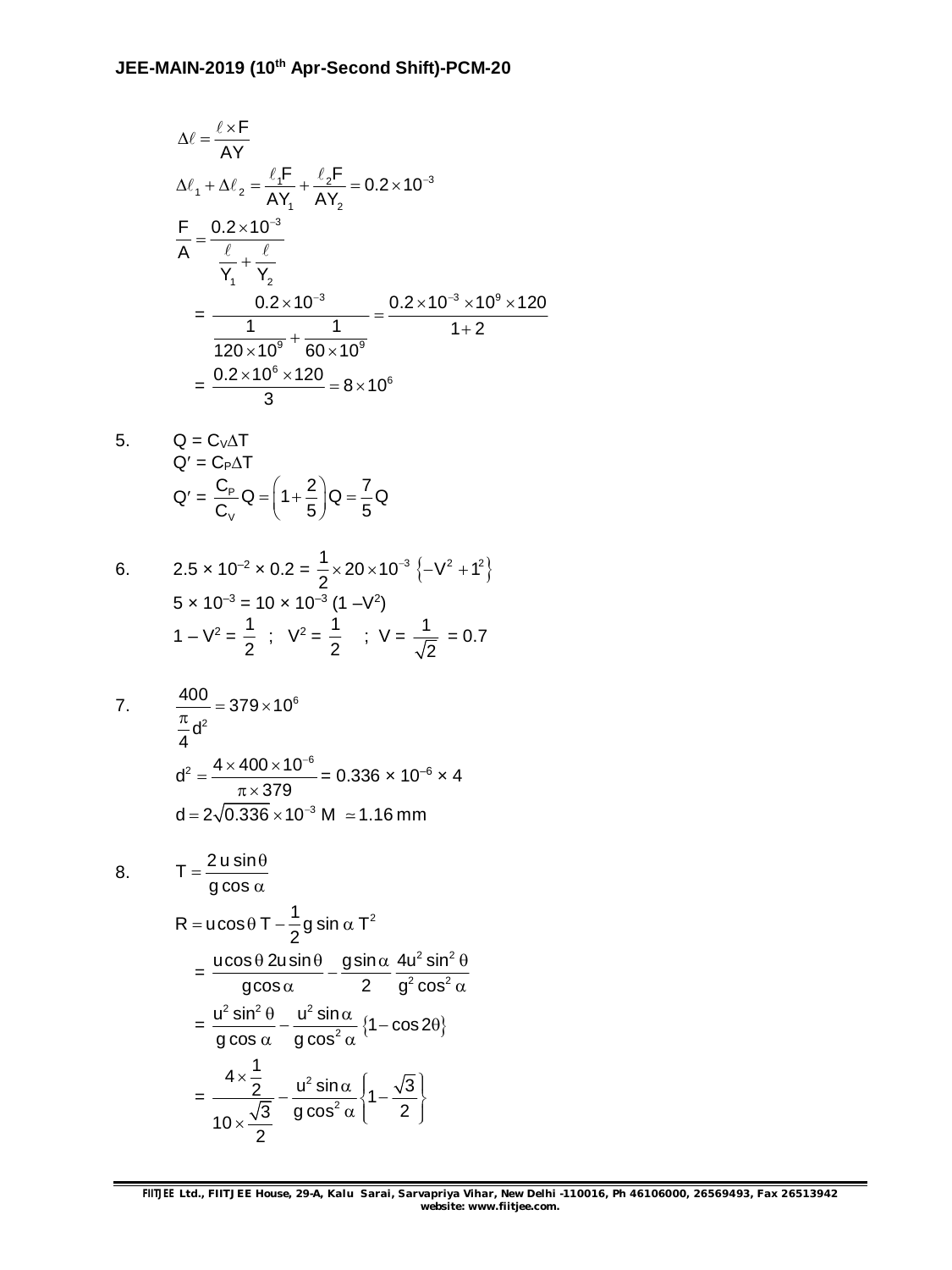$$
= \frac{4}{10\sqrt{3}} - \frac{8}{30} \left\{ 1 - \frac{\sqrt{3}}{2} \right\}
$$

$$
= \frac{4}{5\sqrt{3}} - \frac{8}{30} = \frac{8\sqrt{3} - 8}{30} = \frac{8(\sqrt{3} - 1)}{30} = 20 \text{ cm}
$$

9.   
\n
$$
i = 10 \text{ A}
$$
\n
$$
\ell = 1 \text{ m}
$$
\n
$$
\mu_0 = 4\pi \times 10^{-7} \frac{\text{N}}{\text{A}^2}
$$
\n
$$
B = \frac{\mu_0 i}{4\pi\sqrt{3} \ell} \times 3
$$
\n
$$
= \frac{\mu_0 i \sqrt{3}}{2\pi\ell} = \frac{4\pi \times 10^{-7} \times 10 \times \sqrt{3}}{2\pi \times 1} = 20\sqrt{3} \times 10^{-7}
$$
\n
$$
= 3 \mu\text{T}
$$



10. 
$$
\frac{1}{e^2} = e^{\lambda t - 5\lambda t}
$$

$$
t = \frac{1}{2\lambda}
$$

11. 
$$
M_A = 1 \text{ kg}
$$
,  $M_B = 3 \text{ kg}$   
\n $\mu_{AB} = 0.2$   
\n $\mu_B = 0.2$   
\n $F_{\text{max}} = (M_A + M_B) \times 0.2 \times 10 + (M_A + M_B) \times 0.2 \times \frac{A}{B} \longrightarrow F$ 

$$
= 4 \times 2 + 4 \times 2 = 16
$$

12. 
$$
X = 5YZ^2
$$
  
\n $Y = \frac{X}{5Z^2} = M^{-3} L^{-2} T^8 A^4$ 

13. 
$$
\frac{hc}{\lambda} = 13.6 \text{ eV(g)} \left\{ 1 - \frac{1}{16} \right\}
$$

$$
\frac{1240 \text{ eV}}{\lambda} = \frac{15}{16} \times 9 \times 13.6 \text{ eV}
$$

$$
\lambda = \frac{1240 \times 16}{15 \times 9 \times 13.6} = 10.8 \text{ nm}
$$

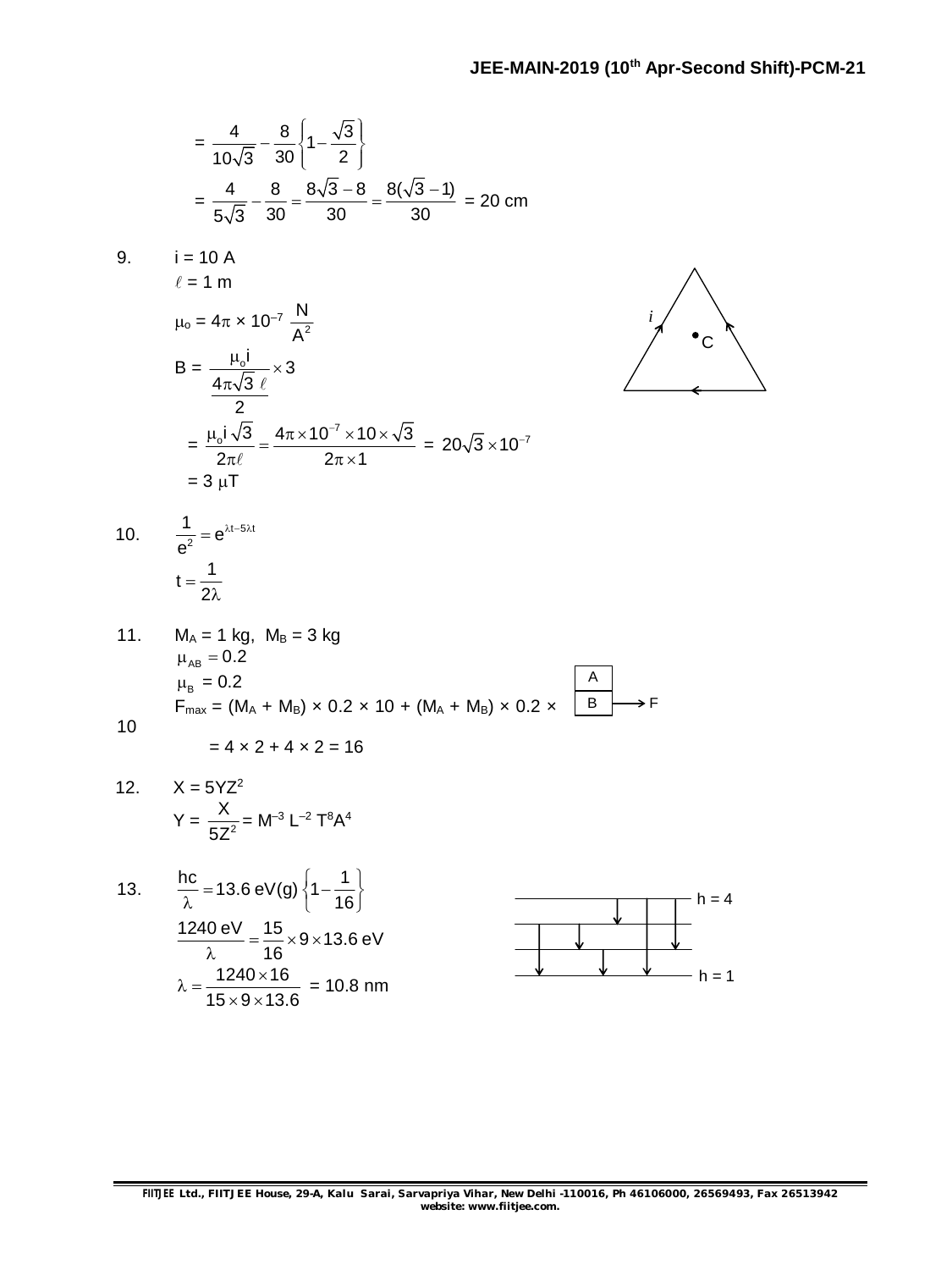14. 
$$
f = \frac{b}{c}
$$
  
\n $f = \frac{b}{c}$   
\n $\frac{mv^2}{r} = \frac{GMm}{r^2}$   
\n $V = \sqrt{\frac{GM}{r}}$   
\n $n = \frac{VT}{2\pi r} = \sqrt{\frac{GM}{r}} = \frac{T}{2\pi r}$   
\n $= \left(\sqrt{\frac{GM}{r^3}}\right) \times \frac{T}{2\pi} = \sqrt{\frac{6.67 \times 10^{-11} \times 8 \times 10^{22}}{(202 \times 10^4)^3}} \times \frac{T}{2\pi}$   
\n $= \frac{24 \times 3600}{2 \times 3.14} \sqrt{\frac{6.67 \times 8 \times 10^{11}}{(202)^3 \times 10^{12}}} = \frac{24 \times 3600}{2 \times 3.14 \times 1242.8} = \frac{24 \times 3600}{78.51} \approx 11$   
\n16.  $I = 25 \frac{W}{cm^2} = 25 \times 10^4 \text{ W/m}^2$   
\n $P = 25 \times 25 \text{ ; } W = 625 \text{ W}$   
\n $\frac{bc}{c}$  in  $Q = 5 \times 10^8$   
\n $F = \frac{h}{\lambda} \frac{dn}{dt} = P$   
\n $F = \frac{h}{\lambda} \frac{dn}{dt} = \frac{P}{C} = \frac{625}{3 \times 10^8}$   
\nMomentum =  $\frac{625 \times 40 \times 60}{3 \times 10^8} = 5 \times 10^{-3} \text{ Ns}$   
\n17.  $\vec{v} = 2\hat{i} - 6 + \hat{j}$   
\nAt  $t = 2$   
\n $\vec{v} = 2\hat{i} - 12\hat{j}$   
\n $\vec{P} = m\vec{v} = 4\hat{i} - 24\hat{j}$   
\nAt  $t = 2$   
\n $\vec{r} = 4\hat{i} - 12\hat{j}$   
\n $\vec{L} = \vec{r} \times \vec{P} = \begin{vmatrix} \hat{i} & \hat{j} & \hat{k} \\ 4 & -24 &$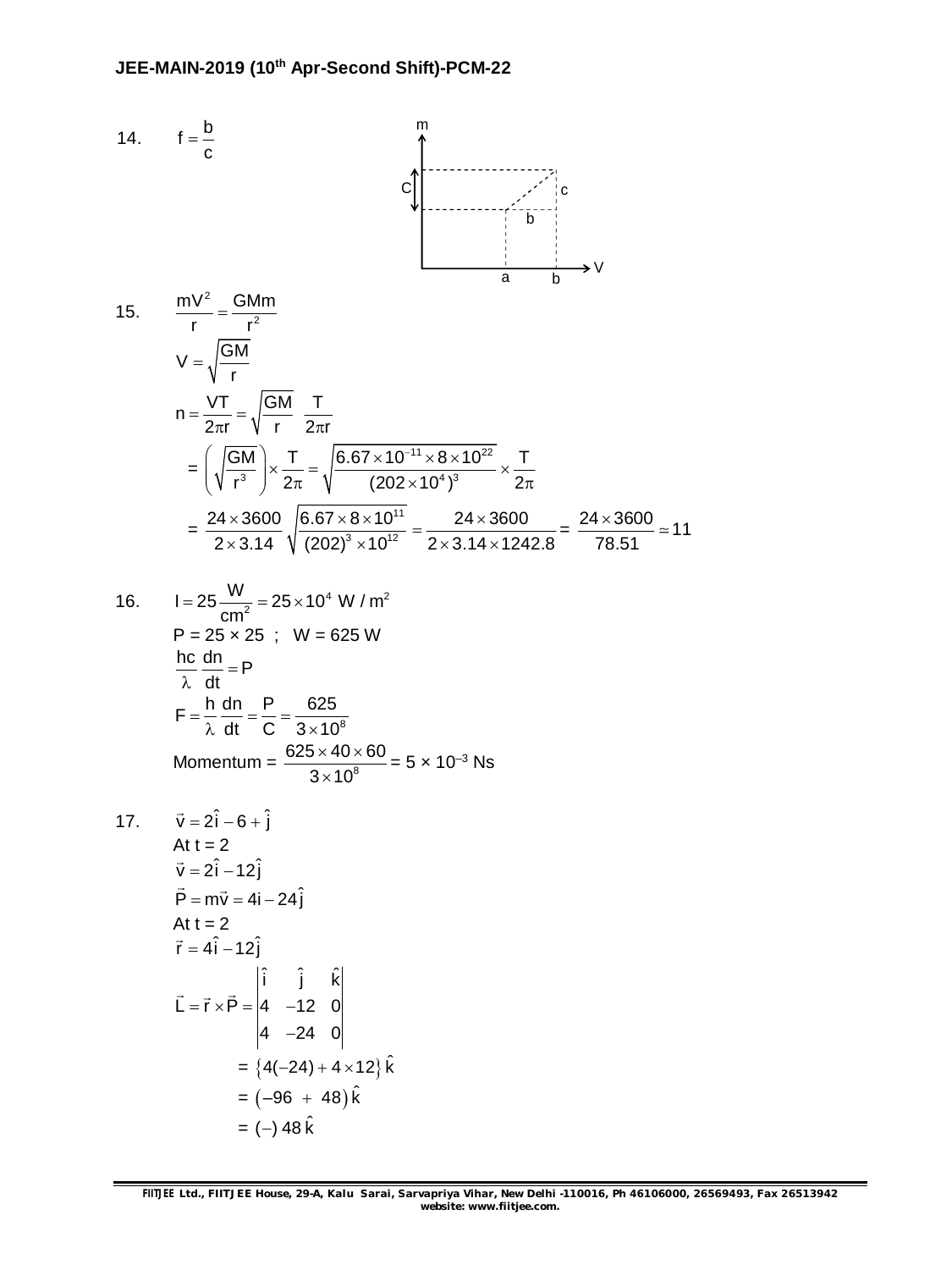18. 
$$
10^{-4} \times 1 = \sqrt{(1)^2 + 2 \times 10 \times 0.15 \times A}
$$
  

$$
A = \frac{10^{-4}}{2} = 5 \times 10^{-5}
$$

19. 
$$
R = \int_{a}^{b} \frac{\rho dx}{4\pi x^{2}}
$$

$$
= \frac{\rho}{4\pi} \left(\frac{1}{a} - \frac{1}{b}\right)
$$

20. 
$$
m = 5 \times 10^{-3} \text{ kg}, r = 10^{-2} \text{ m}
$$
  
\n $\omega = 25 \times 2\pi \text{ rad/5}$   
\n $= 50 \pi \text{ rad/sec}$   
\n $\omega = \frac{\tau}{l}t$   
\n $\tau = \frac{\omega}{t} = \frac{5mr^2}{4} \times \frac{\omega}{t}$   
\n $= \frac{5 \times 5 \times 10^{-3} \times 10^{-4} \times 50 \pi}{4 \times 5}$   
\n $= \frac{25\pi}{4} \times 10^{-6} = 2 \times 10^{-5}$ 

21. V<sub>breakdown</sub> = 6V, R<sub>L</sub> = 4k
$$
\Omega
$$
, R<sub>i</sub> = 1 k $\Omega$   
\ni<sub>L</sub> =  $\frac{6}{4} \times 10^{-3} = 1.5 \times 10^{-3} = 1.5$  mA  
\ni<sub>i</sub> = 2 × 10<sup>-3</sup>  
\ni = i<sub>1</sub> - i<sub>L</sub> = 0.5 mA - minimum current



 $i_i = 10 \times 10^{-3} = 10 \text{ mA}$  $i_{\text{max}} = 8.5 \text{ mA}$ 

22. 
$$
T = 2\pi \sqrt{\frac{L}{\sqrt{g^2 + \frac{q^2 E^2}{M^2}}}}
$$

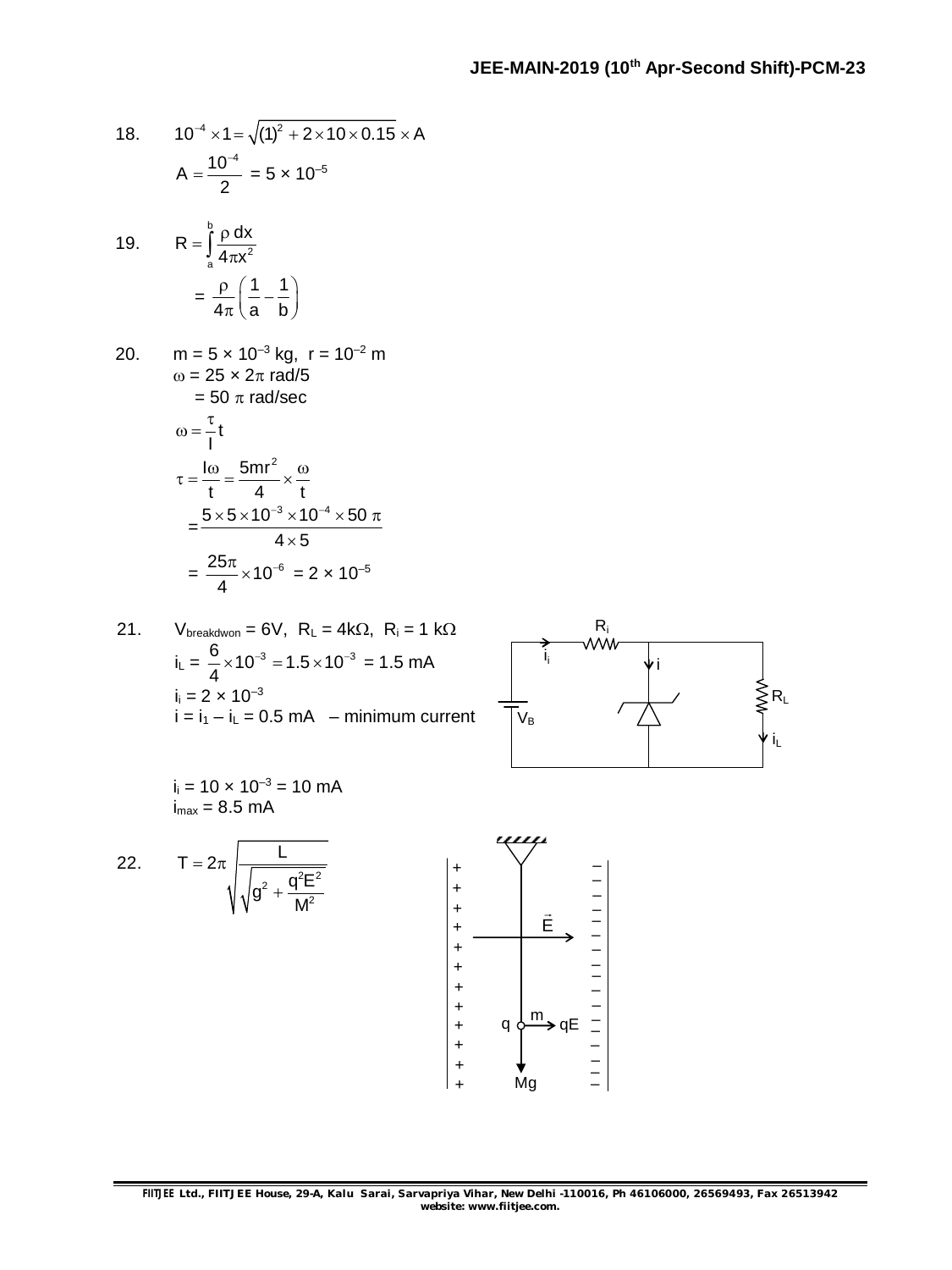23. 
$$
q_A = 1 \mu c
$$
;  $q_B = 1 \mu c$ ,  $m_B = 4 \times 10^{-9} \text{ kg}$ ,  $r_{AB} = 10^{-3} \text{ m}$   
\n
$$
\frac{1}{2} M_B V^2 = k q_A q_B \left\{ \frac{1}{10^{-3}} - \frac{1}{9 \times 10^{-3}} \right\}
$$
\n
$$
\frac{1}{2} 4 \times 10^{-9} V^2 = 9 \times 10^9 \times 10^{-6} \times 10^{-6} \times \frac{8}{9} \times 10^3
$$
\n
$$
V^2 = \frac{8}{2} \times 10^9 = 4 \times 10^9
$$

24. 
$$
2 \times 10^{-3} = \frac{hc}{\lambda} \frac{dn}{dt}
$$

$$
\frac{dn}{dt} = \frac{2 \times 10^{-3} \lambda}{hc}
$$

$$
= \frac{2 \times 10^{-3} \times 500 \times 10^{-9}}{6.6 \times 10^{-34} \times 3 \times 10^{8}}
$$

$$
= \frac{1000}{6.6 \times 3} \times 10^{14} = 5 \times 10^{15}
$$

25. 
$$
L = 10 \times 10^{-3} \text{ H, r}_1 = 0.1 \ \Omega
$$
  
\n $i = \epsilon \{1 - e^{-t/2}\}$   
\n $i_{saturation} = \epsilon$   
\n80% isaturation = 0.8  $\epsilon$   
\n0.8  $\epsilon = \epsilon \{1 - e^{-t/2}\}$   
\n0.8 = 1 - e<sup>-t/2</sup> ;  $e^{-t/2} = 0.2$   
\n $e^{t/L} = 5$   
\n $t = L \ln 5 = 10 \times 10^{-3} \times 1.6 = 16 \times 10^{-3}$ 

26. 
$$
P_1 = 5.05 \times 10^6
$$
;  $P_2 = 8.08 \times 10^6$   
\n $P_2 - P_1 = \rho g (d_2 - d_1)$   
\n $d_2 - d_1 = \frac{3.03 \times 10^6}{10^3 \times 10} = 3.03 \times 10^2 = 303$ 

27. 
$$
0.3 \ell^3 \rho_\omega = \ell^3 \rho
$$

$$
\rho = 300 \frac{\text{kg}}{\text{m}^3}
$$

$$
\text{m} + \ell^3 \rho = \ell^3 \rho_\omega
$$

$$
M = \ell^{3}(\rho_{w} - \rho) = (5)^{3} \{1000 - 300\} = 700 \times (5)^{3}
$$
  
= 87.5 kg

28.  $\frac{Max}{b}$ 

Min  $I_{\text{Max}}$  9  $I_{\text{Min}}$  1  $=$ 



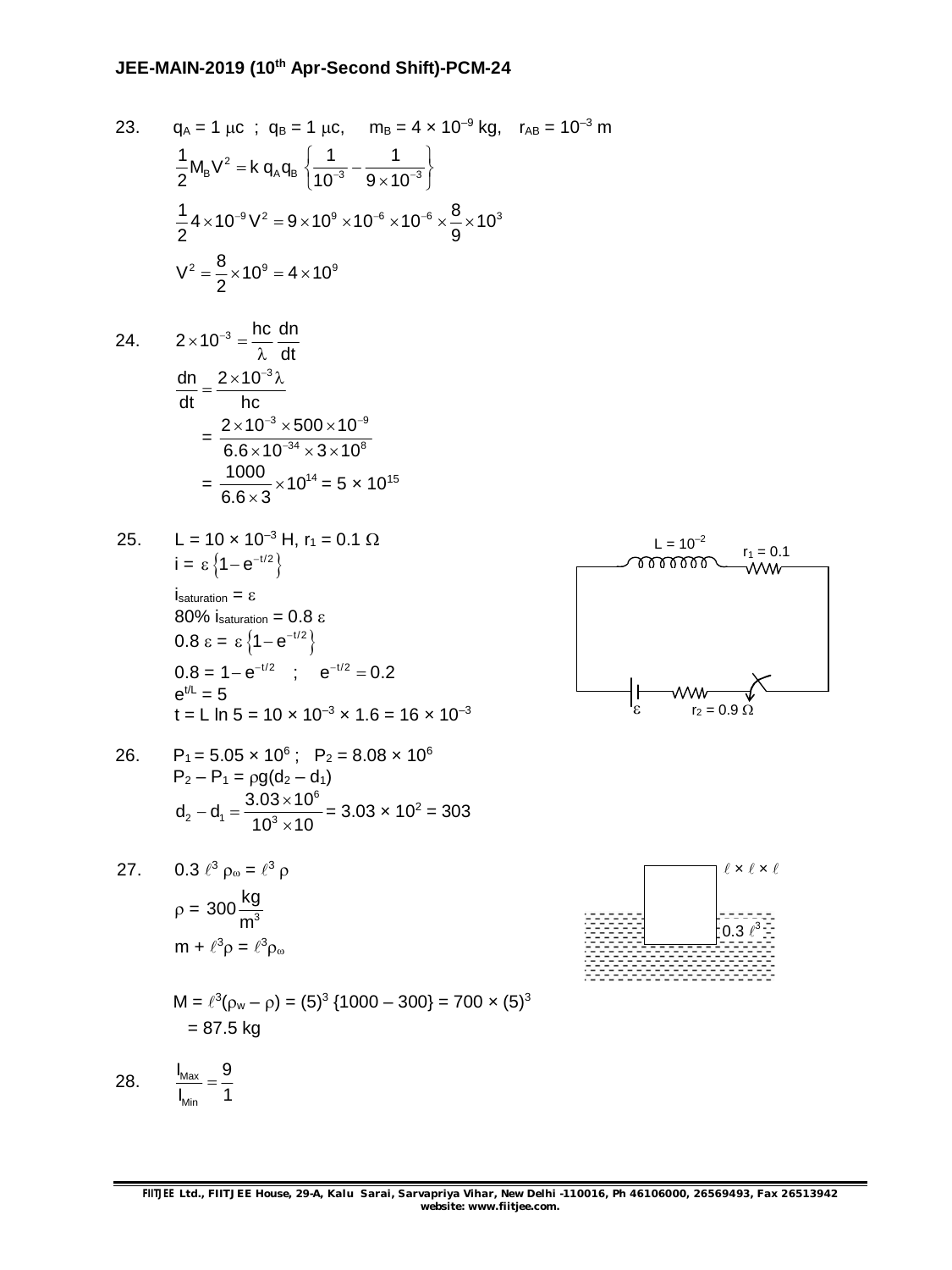29. 
$$
f_a = \frac{V}{V - V_s} f_o = 1000 \text{ Hz}
$$
  
\n
$$
\left(\frac{S}{V} - V_s\right) = 50 \text{ m/s}
$$
\n
$$
f'_a = \frac{V}{V + V_s} f_o
$$
\n
$$
\frac{f'_a}{f_a} = \frac{V - V_s}{V + V_s} = \frac{350 - 50}{350 + 50} = \frac{300}{400} = \frac{3}{4}
$$
\n
$$
f'_a = \frac{3}{4} \times 1000 = 750 \text{ Hz}
$$

 $m =$ 

m

$$
m = 1\ell^{2}
$$
\n
$$
2\pi r = 4\ell
$$
\n
$$
m' = \frac{14\ell^{2}}{\pi}
$$
\n
$$
r = \frac{2\ell}{\pi}
$$
\n
$$
m' = \frac{4}{\pi}
$$
\n
$$
m' = \frac{4}{\pi}m
$$
\n
$$
m'' = \frac{4}{\pi}m
$$

### **PART B – CHEMISTRY**

31. 
$$
C_7H_{16}(\ell) + 11O_2(g) \longrightarrow 7CO_2(g) + 8H_2O(\ell)
$$

$$
\Delta n_g = n_p - n_r = 7 - 11 = -4
$$

$$
\therefore \Delta H = \Delta U + \Delta n_g RT
$$

$$
\therefore \Delta H - \Delta U = -4 RT
$$

32.



33.

 $\frac{1}{1}$  = R<sub>H</sub> $\left(\frac{1}{n_1^1} - \frac{1}{n_2^1}\right)Z^2$  $\mathsf{n}_1^{\scriptscriptstyle{1}}$   $\mathsf{n}_2^{\scriptscriptstyle{1}}$  $\frac{1}{\lambda_1} = R_{H} \left( \frac{1}{n_1^2} - \frac{1}{n_2^2} \right) Z$ As for shortest wavelength both  $\mathsf{n}_1$  and  $\mathsf{n}_2^\mathsf{1}$  are  $\infty$ 

$$
\therefore \frac{\lambda_1}{\lambda_2} = \frac{9}{1} = \frac{n_1^1}{n_1^2}
$$

 $\frac{1}{2}$  = R<sub>H</sub> $\left(\frac{1}{n_1^2} - \frac{1}{n_2^2}\right)Z^2$ 

 $(1 \quad 1)$ 

 $(1 \quad 1)$ 

 $\frac{1}{2}$  = R<sub>H</sub> $\frac{1}{2}$  -  $\frac{1}{2}$  $z^2$  $n_1^2 - n_2^2$ 

 $\frac{1}{\lambda_2} = R_{\rm H} \left( \frac{1}{n_1^2} - \frac{1}{n_2^2} \right) Z$ 

 $\frac{1}{2}$  = R<sub>H</sub> $\left(\frac{1}{1} - \frac{1}{1}\right)$ Z<sup>2</sup>

Now if  $n_1^1 = 3$  and  $n_1$  is 1 it will justify the statement hence Lyman and Paschen is correct.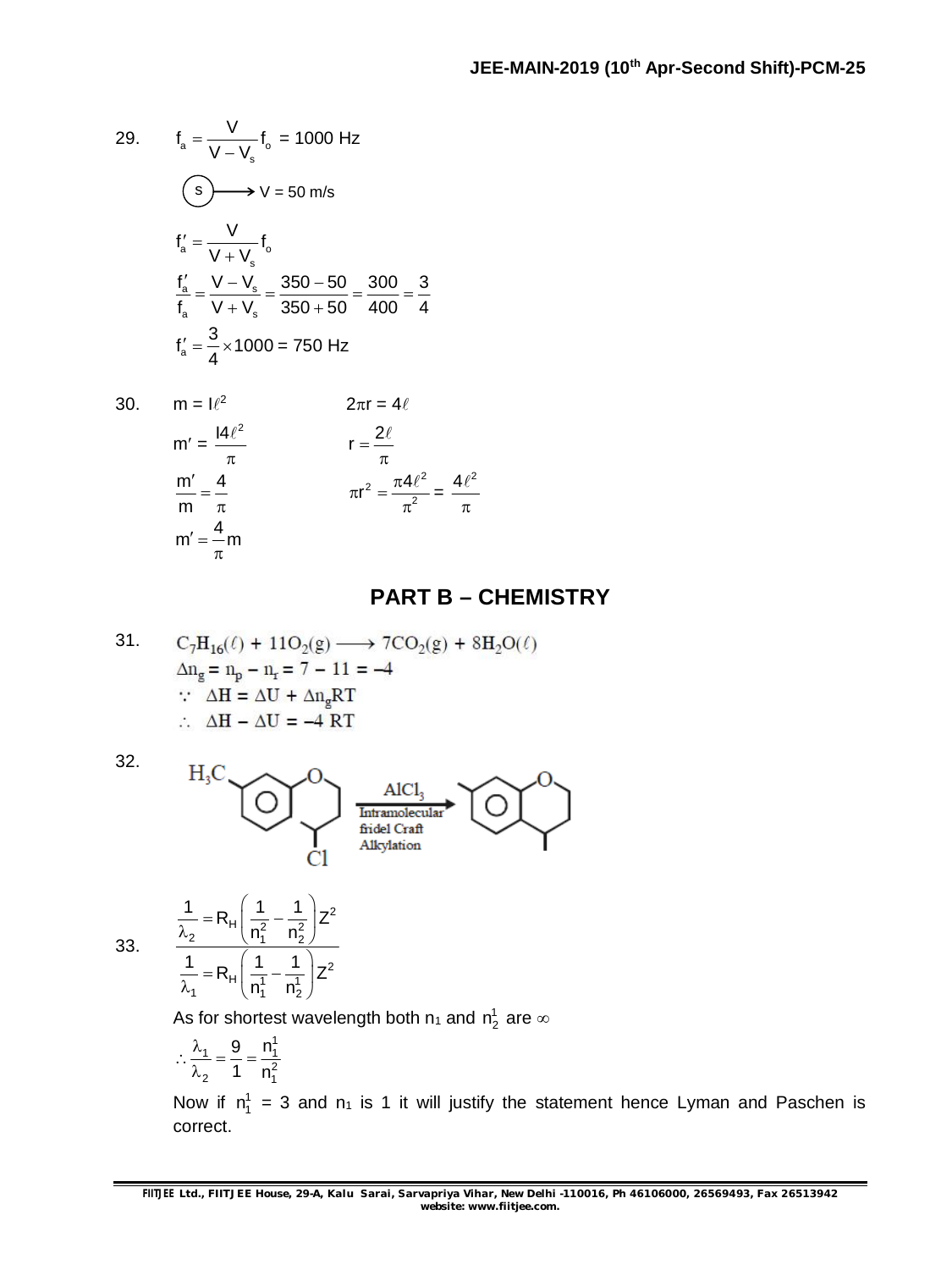34. As Zn is fully filled and left to right in group IP increases.

35. (a) 
$$
\mathop{\mathbf{M} \atop \mathbf{I}\text{onic hydrotide}}^{\oplus} H \rightarrow \text{HOH} \longrightarrow \text{MOH} + \text{H}_2
$$

(b) 
$$
4BF_3 + 3LiAlH_4 \longrightarrow 2B_2H_6 + 3LiF + 3AlF_3
$$

(c) 
$$
H \rightarrow H \rightarrow
$$
 phosphorous is electron rich

hydride due to presence of lone pair

$$
\begin{array}{ccc}\nH & \downarrow \\
\downarrow & \downarrow \\
H & \downarrow \\
H & \downarrow\n\end{array}
$$

- (d) HF &  $CH<sub>4</sub>$  are molecular hydride due to they are covalent molecules.
- 36. Fact based

 $H_2(g) + I_2(g) \rightarrow 2HI(g)$ 37. **Apply Arrhenius equation** 

$$
\log \frac{K_2}{K_1} = \frac{E_a}{2.303R} \left( \frac{1}{600} - \frac{1}{800} \right)
$$
  

$$
\log \frac{1}{2.5 \times 10^{-4}} = \frac{E_a}{2.303 \times 8.31} \left( \frac{200}{600 \times 800} \right)
$$
  

$$
\therefore E_a \approx 166 \text{kJ/mol}
$$

38.  $R_f$  value can't measure the extent of adsorption.

39. Na<sub>2</sub>CO<sub>3</sub>.10H<sub>2</sub>O(s) 
$$
\xrightarrow{\Delta}
$$
 Na<sub>2</sub>CO<sub>3</sub>.H<sub>2</sub>O  
washing soda  
(X)  
 $\Delta$   
 $\Lambda$   
 $\Gamma$ >373k  
 $Na_2CO_3$   
(soda ash)  
(Z)

40. In gemstone, ruby has  $Cr^{3+}$  ion occupying the octahedral sites of aluminium oxide  $(Al_2O_3)$  normally occupied by  $Al^{3+}$ ion.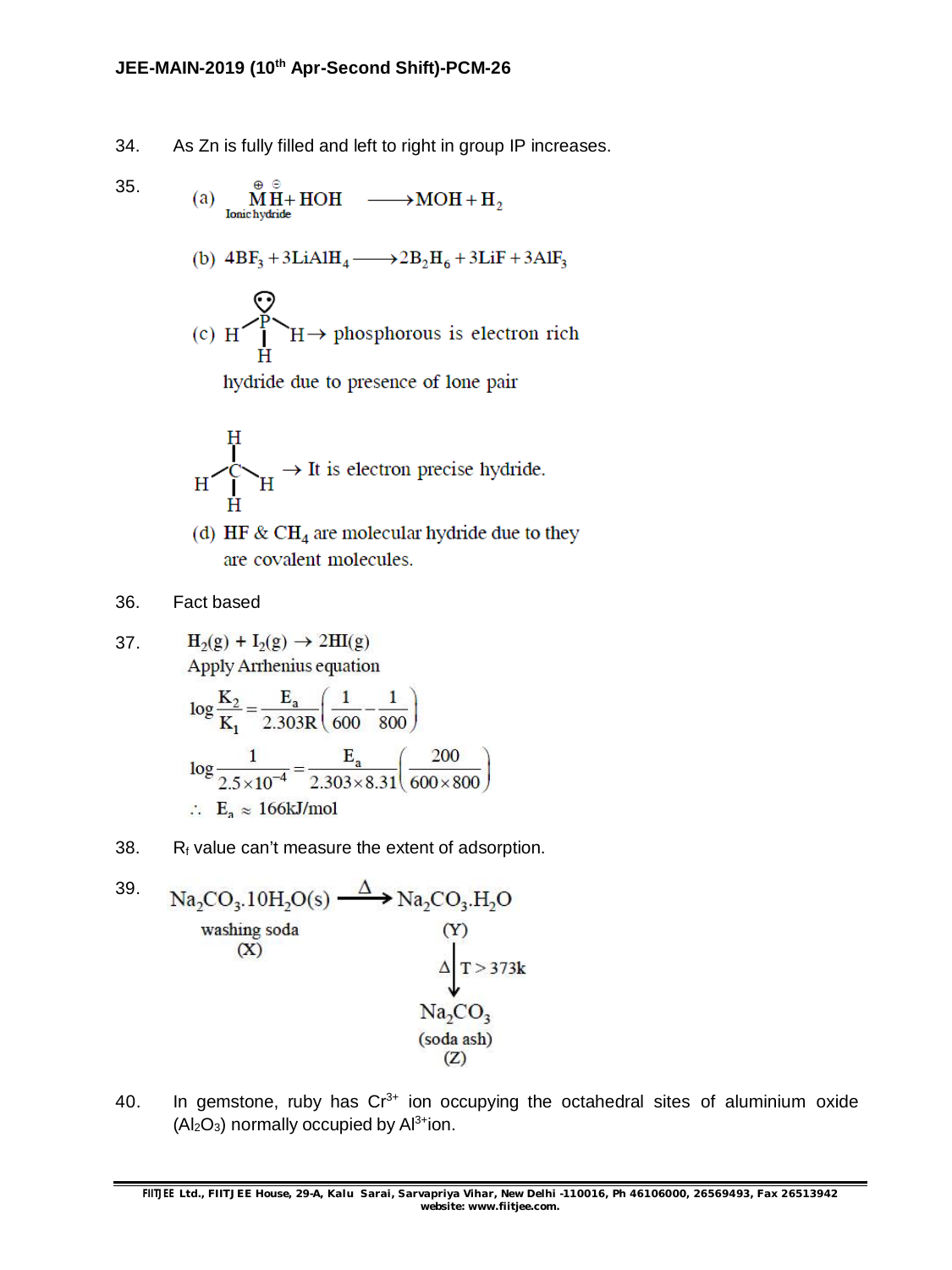- 41. Angle strain govern stability in cyclic compound.
- 42. Fact based.
- 43. In option (B)-  $\Delta n_g$  is –ve therefore increase in pressure will bring reaction in forward direction. In option (C)- as the reaction is exothermic therefore increase in temperature will decrease the equilibrium constant. In option (D)- Equilibrium constant changes only with temperature. Hence, option (B), (C) and (D) are correct therefore option (1) is incorrect choice.

44.

$$
\overline{O}H > CH3-C-O^{-} > CH3-S-O^{-} > H2O
$$
  
\n
$$
O
$$
  
\n
$$
O
$$
  
\n
$$
O
$$
  
\n
$$
O
$$
  
\n
$$
O
$$
  
\n
$$
O
$$
  
\n
$$
O
$$
  
\n
$$
O
$$
  
\n
$$
O
$$
  
\n
$$
O
$$
  
\n
$$
O
$$
  
\n
$$
O
$$
  
\n
$$
O
$$
  
\n
$$
O
$$
  
\n
$$
O
$$
  
\n
$$
O
$$
  
\n
$$
O
$$
  
\n
$$
O
$$
  
\n
$$
O
$$
  
\n
$$
O
$$
  
\n
$$
O
$$
  
\n
$$
O
$$
  
\n
$$
O
$$
  
\n
$$
O
$$
  
\n
$$
O
$$
  
\n
$$
O
$$
  
\n
$$
O
$$
  
\n
$$
O
$$
  
\n
$$
O
$$
  
\n
$$
O
$$
  
\n
$$
O
$$
  
\n
$$
O
$$
  
\n
$$
O
$$
  
\n
$$
O
$$
  
\n
$$
O
$$
  
\n
$$
O
$$
  
\n
$$
O
$$
  
\n
$$
O
$$
  
\n
$$
O
$$
  
\n
$$
O
$$
  
\n
$$
O
$$
  
\n
$$
O
$$
  
\n
$$
O
$$
  
\n
$$
O
$$
  
\n
$$
O
$$
  
\n
$$
O
$$
  
\n
$$
O
$$
  
\n
$$
O
$$
  
\n
$$
O
$$
  
\n
$$
O
$$
  
\n
$$
O
$$
  
\n
$$
O
$$
  
\n
$$
O
$$
  
\n
$$
O
$$
  
\n
$$
O
$$
<

 $\Omega$ 

Charged ion ione pair donating tendency on oxygen is reduced, nucleophilicity reduced  $b < c < a < d$ 

45 (a) High density (III) Ziegler-Natta Catalyst

- (b) Polyacrylonitrile (I) Peroxide catalyst
- (c) Novolac (IV) Acid or base catalyst
- 
- 
- (d) Nylon 6 (II) Condensation at high temperature & pressure

46.

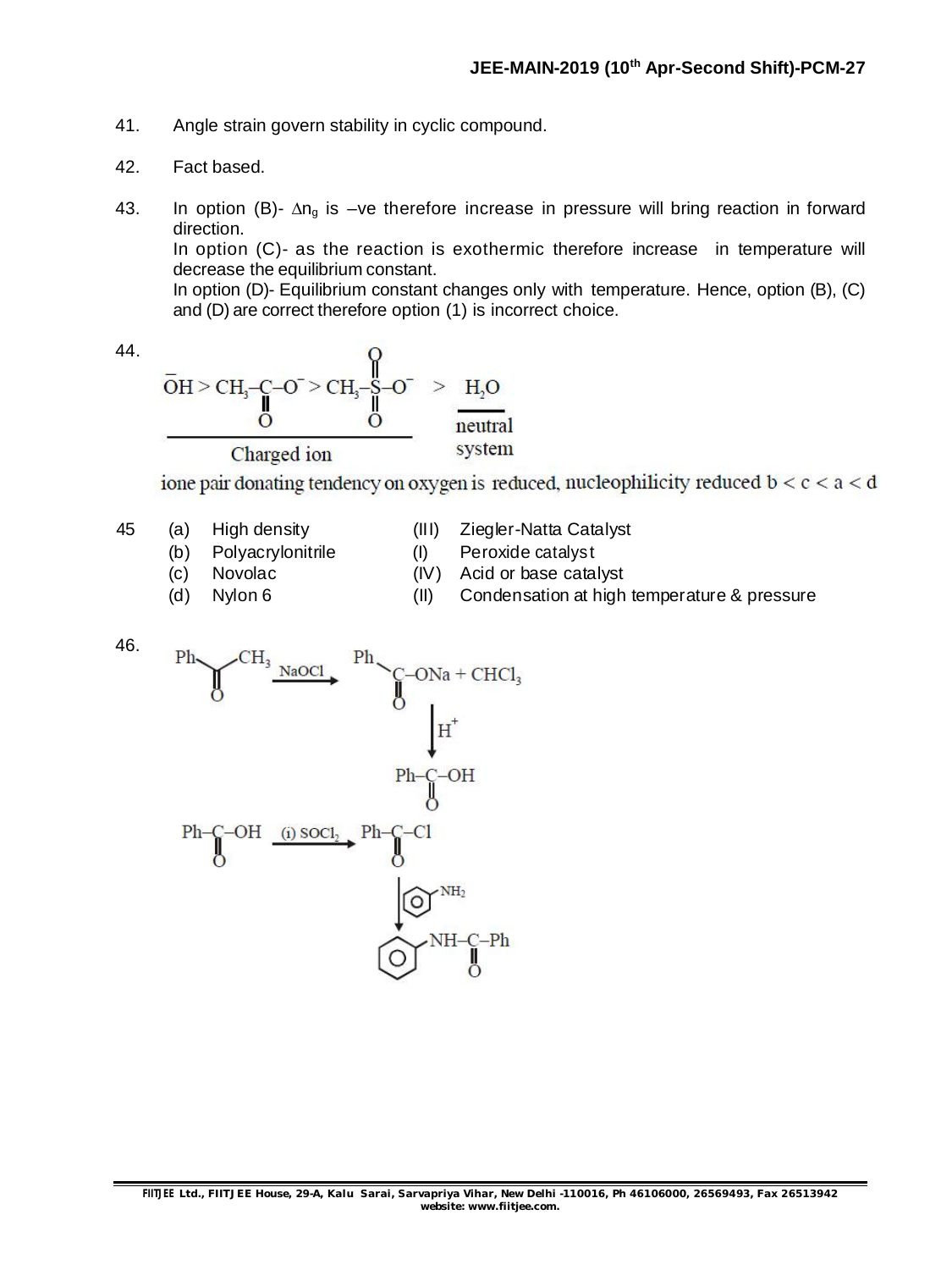47.

$$
V_{mp} = \sqrt{\frac{2RT}{M}} \implies V_{mp} \propto \sqrt{\frac{T}{M}}
$$
  
For N<sub>2</sub>, O<sub>2</sub>, H<sub>2</sub>  

$$
\sqrt{\frac{300}{28}} < \sqrt{\frac{400}{32}} < \sqrt{\frac{300}{2}}
$$
  

$$
V_{mp} \text{ of N}_2(300K) < V_{mp} \text{ of O}_2(400K) < V_{mp} \text{ of H}_2(300K)
$$

- 48. The highest oxidation state of U and Pu is 6+ and 7+ respectively.
- 49.



50. Fact based.

51. For the salt of strong acid and weak base

$$
H^{+} = \sqrt{\frac{K_{w} \times C}{K_{b}}}
$$
  
\n
$$
\left[H^{+}\right] = \sqrt{\frac{10^{-14} \times 2 \times 10^{-2}}{10^{-5}}}
$$
  
\n
$$
- \log\left[H^{+}\right] = 6 - \frac{1}{2} \log 20
$$
  
\n∴ pH = 5.35

- 52. CFSE =  $[-0.4n_{t2g} + 0.6 n_{eg}] \Delta_0$
- 53. In electrophoresis precipitation occurs at the electrode which is oppositely charged therefore (A) is correct.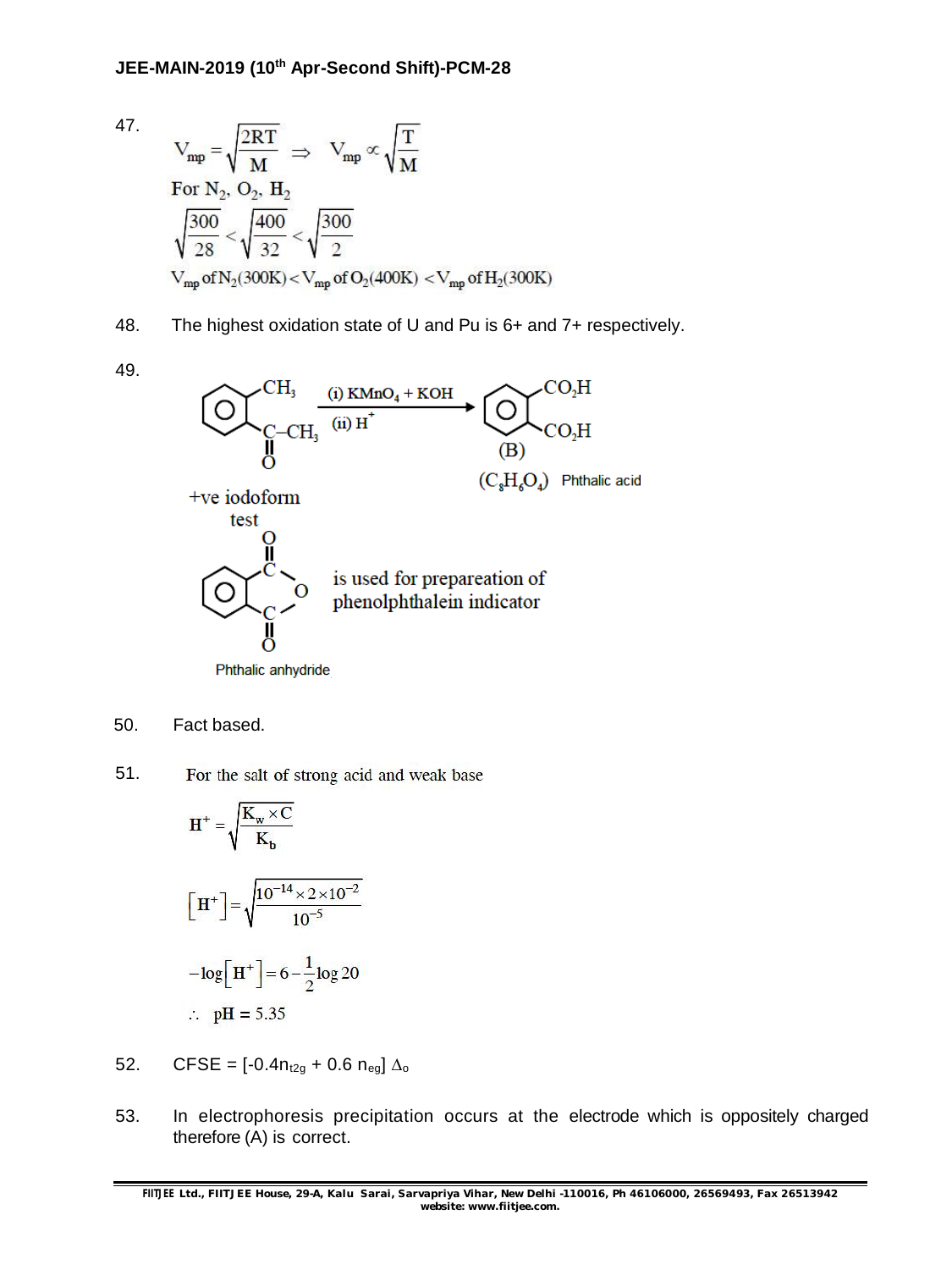- 54. Both NaCl and KCI are strong electrolytes and as Na<sup>+</sup>(aq.) has less conductance than K + (aq.) due to more hydration therefore the graph of option (B) is correct.
	- $\therefore \quad \frac{\Delta T_{b(A)}}{\Delta T_{b(B)}} = \frac{K_{b(A)}}{K_{b(B)}}$  as  $m_A = m_B$

$$
\therefore \quad \frac{\Delta T_{b(A)}}{\Delta T_{b(B)}} = \frac{1}{5}
$$

 $\Delta T_b = K_b \times m$ 

- 56. Benzylamine will not give cyanobenzene with  $HCI/H<sub>2</sub>O$  & NaBH<sub>4</sub>.
- 57. Refer structure of  $C_{60}$  &  $P_4$



58. 4 mol of Fe require  $3 \times 32$  gram 1 56 mol of Fe require =  $\frac{3 \times 32}{1} \times \frac{1}{50} = 0.428$  g 4 56  $=\frac{3\times32}{4}\times\frac{1}{50}=0$ 

59.

55.

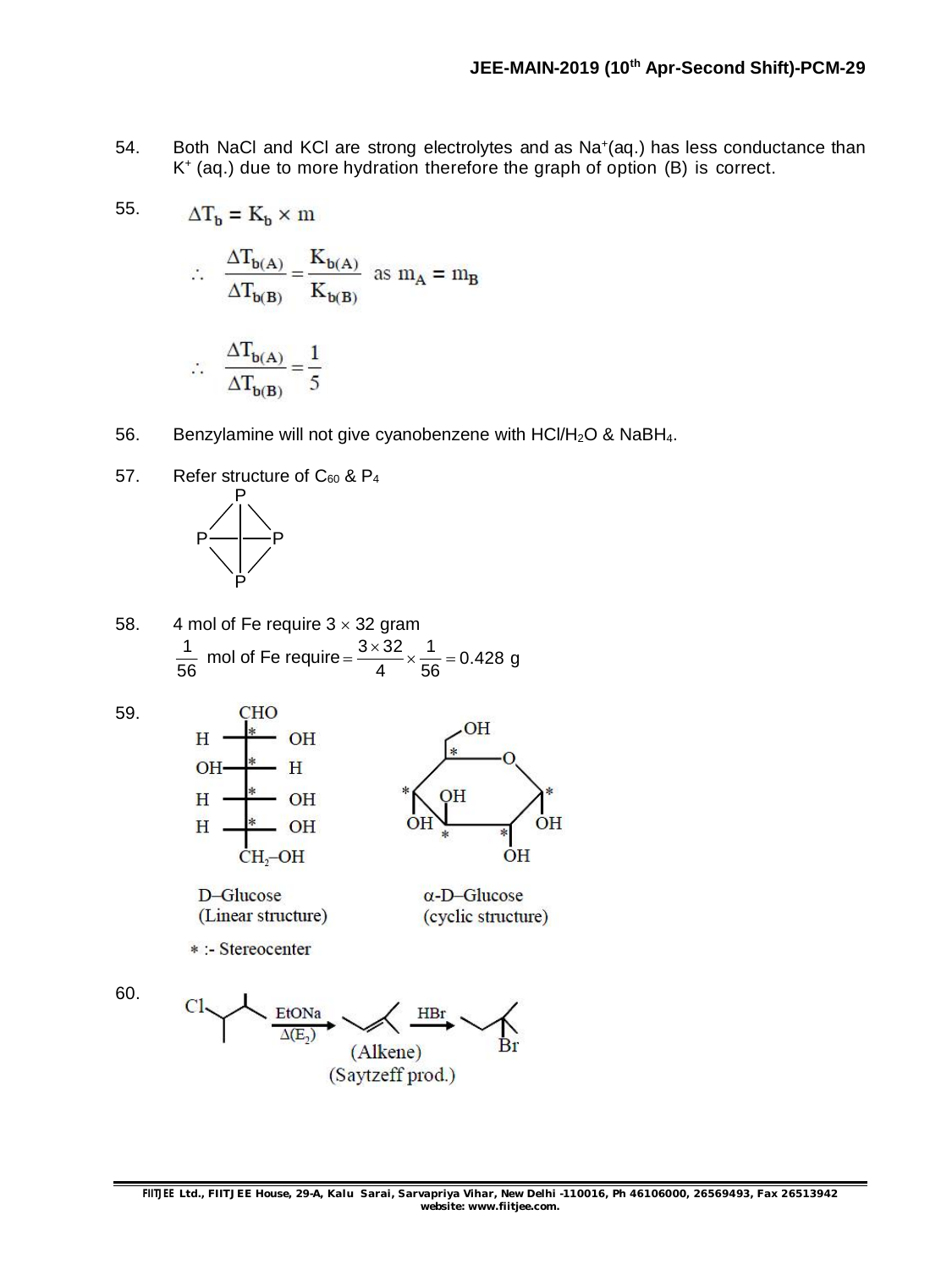### **PART C – MATHEMATICS**

- 61. 2  $\lim_{x\to 1} \frac{x^2 - ax + b}{x - 1} = 5$  $\rightarrow$ 1  $x-1$  $\frac{-ax+b}{4}$  $\overline{a}$  $1 - a + b = 0$  ........(i)  $2 - a = 5$  . ……..(ii)  $\Rightarrow$  a + b = -7
- 62. By expansion, we get  $-5x^3 + 30x - 30 + 5x = 0$  $\Rightarrow -5x^3 + 35x - 30 = 0$  $\Rightarrow$  x<sup>3</sup> - 7x + 6 = 0, All roots area real So, sum of roots  $= 0$
- 63. Required line is  $4x 3y + \lambda = 0$ 3 5 5  $\frac{\lambda}{\Xi}$  =  $\Rightarrow \lambda = \pm 3$ So, required equation of line is  $4x - 3y + 3 = 0$  and  $4x - 3y - 3 = 0$ (1)  $4\left(-\frac{1}{1}\right) - 3\left(\frac{2}{2}\right) + 3 = 0$ 4)  $(3)$  $\left(-\frac{1}{4}\right) - 3\left(\frac{2}{3}\right) + 3 = 0$



64. 
$$
\frac{dy}{dx}\Big|_{(\alpha,\beta)} = \frac{-\alpha^2 - 3}{(\alpha^2 - 3)^2}
$$
  
Given that :  

$$
\frac{-\alpha^2 - 3}{(\alpha^2 - 3)^2} = -\frac{1}{3}
$$

$$
\Rightarrow \alpha = 0, \pm 3
$$

$$
\Rightarrow \beta = \pm \frac{1}{2}.
$$

$$
|\delta \alpha + 2\beta| = 19
$$

 $\left| \overrightarrow{AB} \right|$ 

$$
f_{\rm{max}}
$$

65. 
$$
AD = \left| \frac{AP \cdot n}{\left| \vec{n} \right|} \right| = \sqrt{61}
$$
  
\n $\Rightarrow PD = \sqrt{AP^2 - AD^2} = \sqrt{110 - 61} = 7$ 

 $(\alpha \neq 0)$ 

 $(\beta \neq 0)$ 

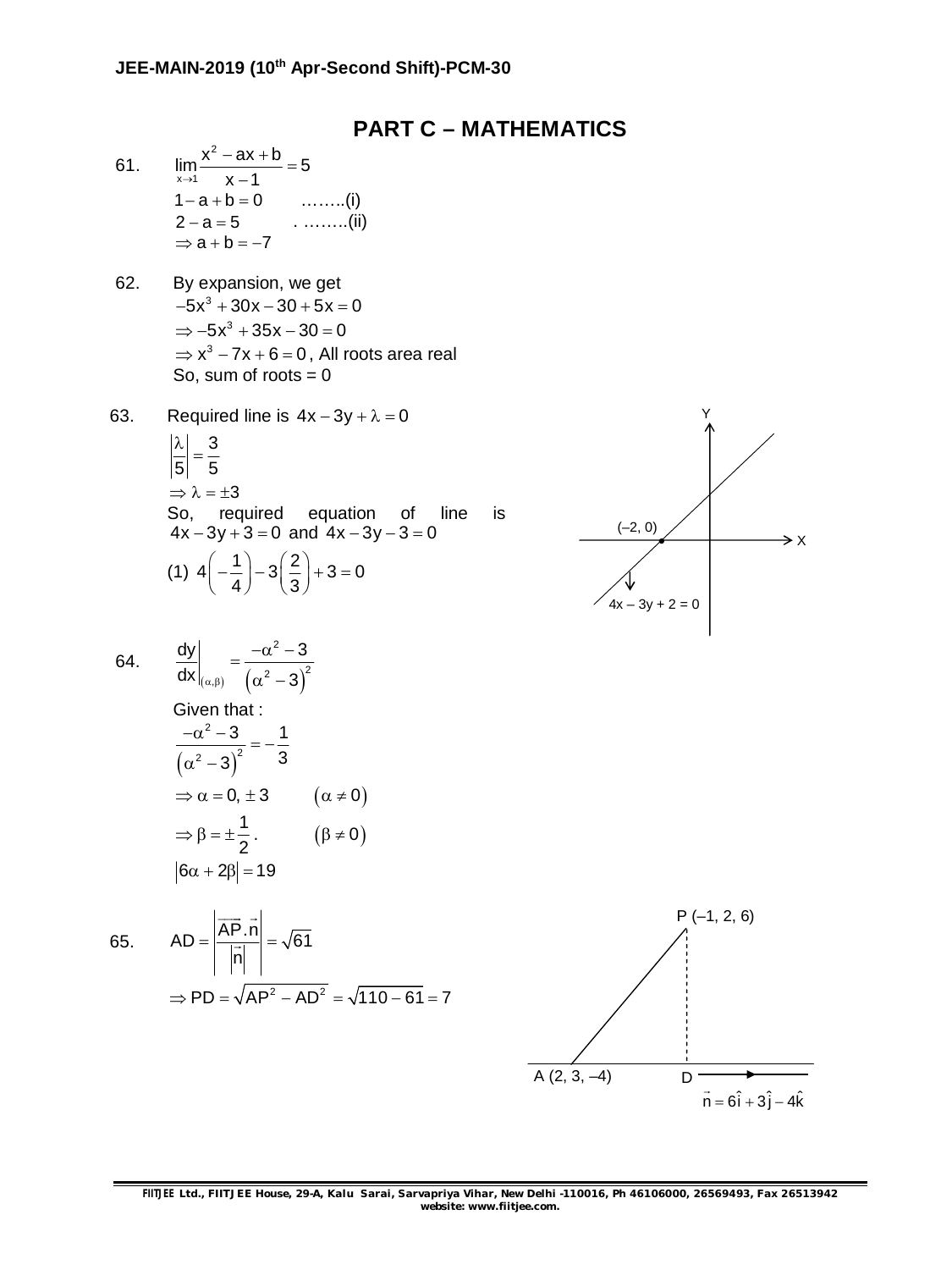66. Tangent to 
$$
y^2 = 4\sqrt{2} x
$$
 is  $y = mx + \frac{\sqrt{2}}{m}$  it is also tangent to  $x^2 + y^2 = 1$   
\n
$$
\Rightarrow \left| \frac{\sqrt{2}/m}{\sqrt{1+m^2}} \right| = 1 \Rightarrow m = \pm 1
$$
\n
$$
\Rightarrow
$$
 Tangent will be  $y = x + \sqrt{2}$  or  $y = -x - \sqrt{2}$  compare with  $y = -ax + C$   
\n
$$
\Rightarrow a = \pm 1
$$
 and  $C = \pm \sqrt{2}$   
\n67. fog(x) = (-x)  $\Rightarrow$  (fg(x))<sup>1</sup> = -1 = a  
\n(fg(x))<sup>1</sup> = -1  $\Rightarrow$  (fg(\alpha))<sup>1</sup> = -1 = a  
\n68.  $\frac{x^2}{9} - \frac{y^2}{16} = 1$   
\n $a = 3, b = 4$  and  $e = \sqrt{1 + \frac{16}{9}} = \frac{5}{3}$   
\ncorresponding focus will be (-ae, 0) i.e. (-5, 0).  
\n69.  $\cos^{-1} x - \cos^{-1} \frac{y}{2} = \alpha$   
\n $\cos \left(\cos^{-1} x - \cos^{-1} \frac{y}{2}\right) = \cos \alpha$   
\n
$$
\Rightarrow x \times \frac{y}{2} + \sqrt{1 - x^2} \sqrt{1 - \frac{y^2}{4}} = \cos \alpha
$$
  
\n
$$
\Rightarrow \left(\cos \alpha - \frac{xy}{2}\right)^2 = (1 - x^2) \left(1 - \frac{y^2}{4}\right)
$$
  
\n $x^2 + \frac{y^2}{4} - xy \cos \alpha = 1 - \cos^2 \alpha = \sin^2 \alpha$   
\n70.  $\sqrt{h^2 + k^2} = |h| + 1$   
\n $\Rightarrow x^2 + y^2 = x^2 + 1 + 2x$   
\n $\Rightarrow y^2 = 1 + 2x$   
\n $\Rightarrow y = \sqrt{1 + 2x}; x \ge 0$ 

71. Let a is first term and d is common difference then,  $a + 5d = 2$  (given) ......(1)  $f(d) = (2 - 5d)(2 - 2d)(2 - d)$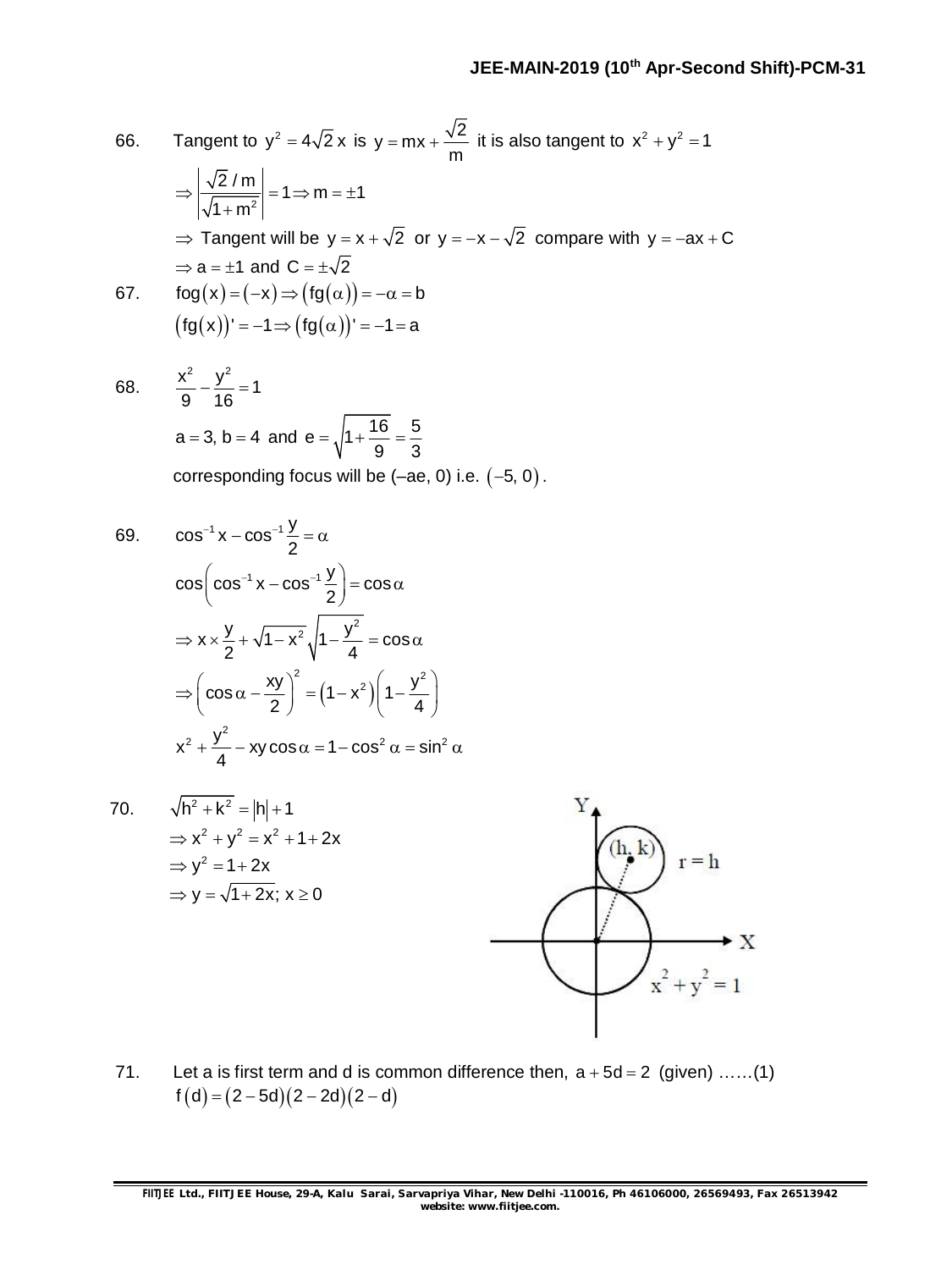$$
f'(x) = 0 \Rightarrow d = \frac{2}{3}, \frac{8}{5}
$$
  

$$
f''(d) < 0 \text{ at } d = \frac{8}{5}
$$
  

$$
\Rightarrow d = \frac{8}{5}
$$

72. 
$$
T_{r+1} = \sum_{r=0}^{n} {}^{n}C_{r} x^{2n-2r} \cdot x^{-3r}
$$
  
2n-5r = 1  $\Rightarrow$  2n = 5r + 1 for r = 15, n = 38 smallest value of n is 38.

73. Total cases = number of diagonals in 20 sided polygon.  $= {}^{20}C_2 - 20 = 170$ 

74. 
$$
V = \frac{4}{3}\pi \left( (10 + h)^3 - 10^3 \right)
$$

$$
\frac{dV}{dt} = 4\pi (10 + h)^2 \frac{dh}{dt}
$$

$$
-50 = 4\pi (10 + 5)^2 \frac{dh}{dt}
$$

$$
\Rightarrow \frac{dh}{dt} = -\frac{1}{18\pi} \frac{dm}{min}
$$

75. Mean (μ) = 
$$
\frac{\sum x_i}{50} = 16
$$
  
\nStandard deviation (σ) =  $\sqrt{\frac{\sum i}{50}} - (\mu)^2 = 16$   
\n $\Rightarrow (256) \times 2 = \frac{\sum x_i^2}{50}$   
\n $\Rightarrow$  New mean  
\n $= \frac{\sum (x_i - 4)^2}{50} = \frac{\sum x_i^2 + 16 \times 50 - 8 \sum x_i}{50}$   
\n= (256) × 2 + 16 - 8 × 16 = 400

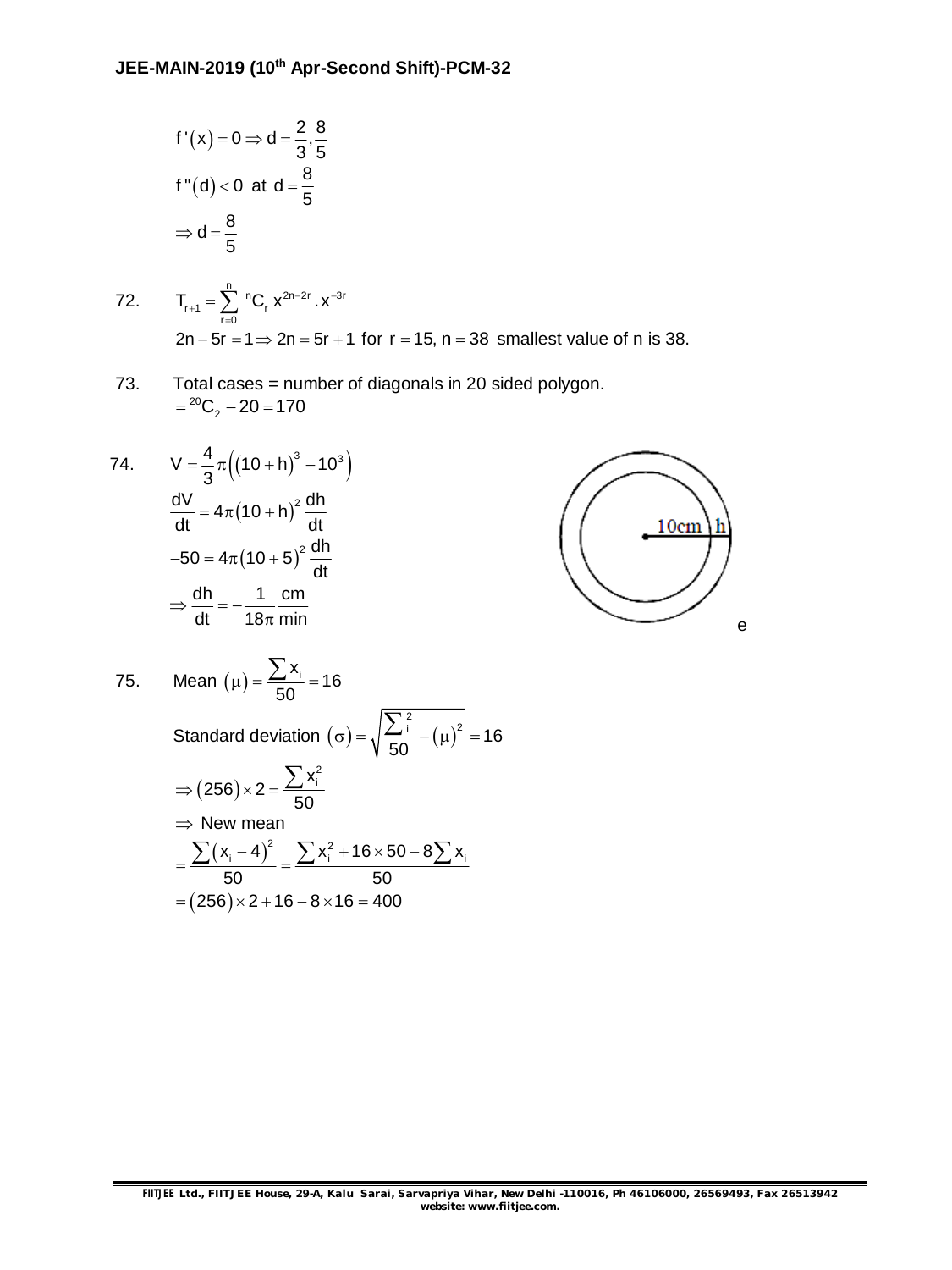76. Let  $2^{x} = t$  $g(t)$  $5 + |t - 1| = t^2 - 2t$  $\Rightarrow$   $|t-1|$  =  $(t^2 - 2t - 5)$  $g(t)$   $f(t)$ From the graph So, number of real root is 1.  $f(t)$ 77.  $3x^2 + 5y^2 = 32$ dy  $\vert$  3  $=-\frac{1}{l}$  $dx|_{(2,2)}$  5  $(2,2)$ Tangent :  $y - 2 = -\frac{3}{5}(x - 2) \Rightarrow Q\left(\frac{16}{3}, 0\right)$  $-2 = -\frac{3}{5}(x-2) \Rightarrow Q\left(\frac{16}{3}, 0\right)$  $5'$   $(3)$ Normal :  $y - 2 = \frac{5}{2}(x - 2) \Rightarrow R\left(\frac{4}{5}, 0\right)$  $-2 = \frac{5}{3}(x-2) \Rightarrow R(\frac{4}{5}, 0)$  $3'$   $(5)$ Area is  $= \frac{1}{2} (QR) \times 2 = QR = \frac{68}{15}$  $=\frac{1}{6}(QR) \times 2 = QR =$  $2^{(41)}$   $41$ 

78. Let point P on the line is 
$$
(2\lambda + 1, -\lambda - 1, \lambda)
$$
 foot of perpendicular Q is given by  
\n
$$
\frac{x-2\lambda-1}{1} = \frac{y+\lambda+1}{1} = \frac{z-\lambda}{1} = \frac{-(2\lambda-3)}{3}
$$
\n∴ Q lies on x + y + z = 3 and x - y + z = 3  
\n⇒ x + z = 3 and y = 0  
\ny = 0 ⇒  $\lambda + 1 = \frac{-2\lambda + 3}{3}$  ⇒  $\lambda = 0$   
\n⇒ Q is (2, 0, 1)  
\n79. I =  $\int \frac{1}{\cos^{2/3} x \sin^{1/3} x \cdot \sin x} dx$   
\n
$$
= \int \frac{\tan^{2/3} x}{\tan^2 x} . \sec^2 x . dx
$$
  
\n
$$
= \int \frac{\sec^2 x}{\tan^{4/3} x} dx \qquad \{\tan x = t, \sec^2 x dx = dt\}
$$
  
\n
$$
= \int \frac{dt}{\tan^{4/3} x} = \frac{t^{-1/3}}{-1/3} = -3(t^{-1/3})
$$
  
\n⇒ 1 = -3 tan(x)<sup>-1/3</sup>  
\n⇒ 1 =  $\frac{3}{(\tan x)^{1/3}}|_{\pi/6}^{\pi/3} = -3\left(\frac{1}{(\sqrt{3})^{1/3}} - (\sqrt{3})^{1/3}\right)$   
\n
$$
= 3^{7/6} - 3^{5/6}
$$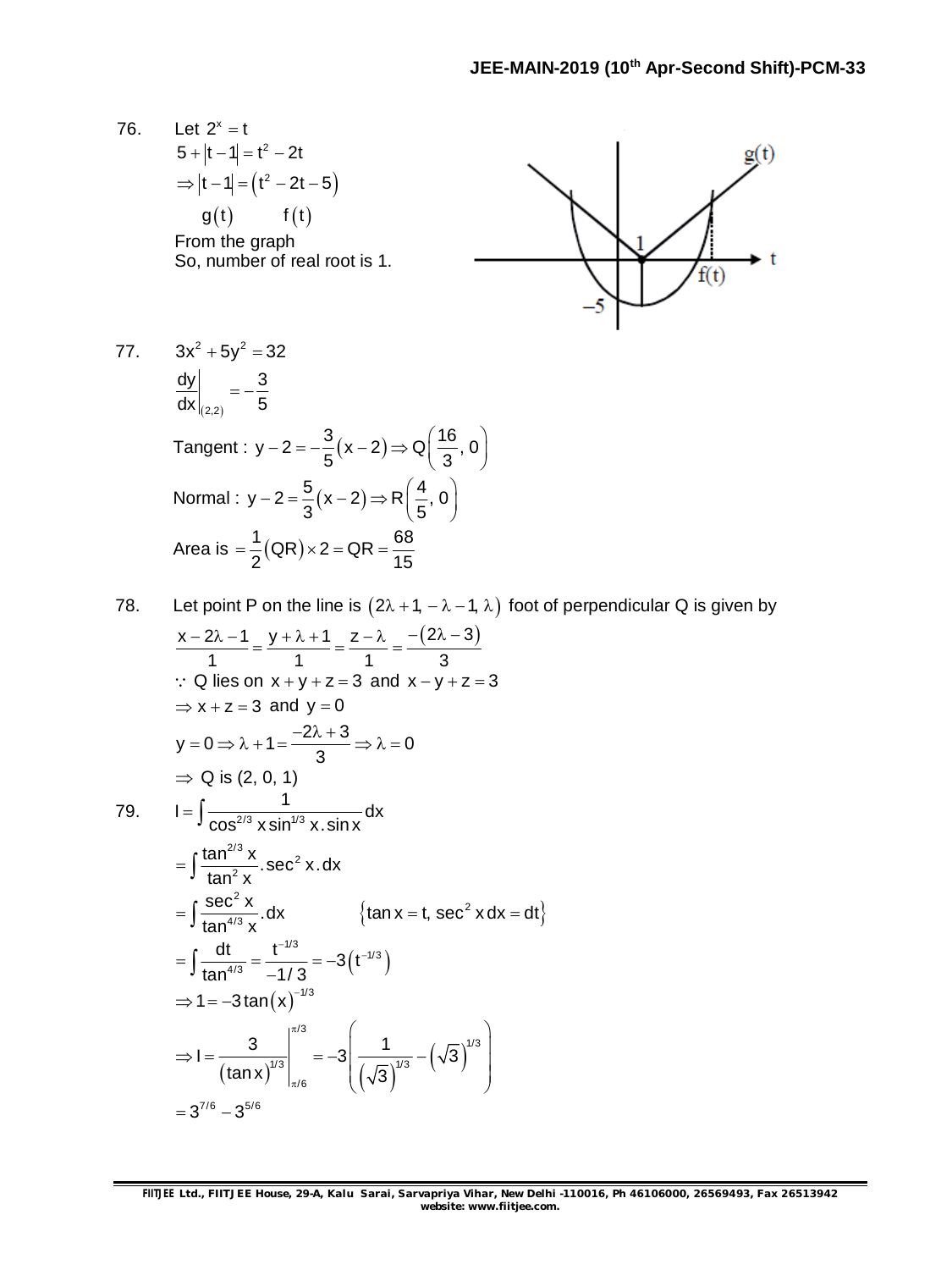80. 
$$
\angle B = \frac{\pi}{3}
$$
, by sine Rule  
\n $\sin A = \frac{1}{2}$   
\n $\Rightarrow A = 30^{\circ}, a = 2, b = 2\sqrt{3}, c = 4$   
\n $\Delta = \frac{1}{2} \times 2\sqrt{3} \times 2 = 2\sqrt{3}$  sq.cm

81.  $b = ar$  $c = ar^2$ 3a,7b and 15c are in A.P.  $\Rightarrow$  14b = 3a + 15c  $\Rightarrow$  14 $\rm (ar)$  = 3a + 15 ar $\rm ^2$  $\Rightarrow$  14r = 3 + 15r<sup>2</sup>  $\Rightarrow 15r^2 - 14r + 3 = 0$   $\Rightarrow (3r - 1)(5r - 3) = 0$  $r = \frac{1}{2}, \frac{3}{2}$  $3^{\degree}5$  $=$ Only acceptable value is  $r = \frac{1}{2}$ ,  $=\frac{1}{2}$ , because r  $\in$  0,  $\frac{1}{2}$  $\in \left[0, \frac{1}{2}\right]$ 

∴ c.d = 7b – 3a = 7ar – 3a = 
$$
\frac{7}{3}
$$
a – 3a =  $-\frac{2}{3}$ a  
\n∴ 4<sup>th</sup> term = 15c -  $\frac{2}{3}$ a =  $\frac{15}{9}$ a -  $\frac{2}{3}$ a = a

82. 
$$
\frac{dy}{dx} + y(\tan x) = 2x + x^2 \tan x
$$
  
\nI.F. =  $e^{\pm \int \tan x dx} = e^{\ln \sec x} = \sec x$   
\n $\therefore y \cdot \sec x = \int (2x + x^2 \tan x) \sec x \cdot dx$   
\n $= \int 2x \sec x dx + \int x^2 (\sec x \cdot \tan x) dx$   
\n $y \sec x = x^2 \sec x + \lambda$   
\n $\Rightarrow y = x^2 + \lambda \cos x$   
\n $y(0) = 0 + \lambda = 1 \Rightarrow \lambda = 1$   
\n $y = x^2 + \cos x$   
\n $y\left(\frac{\pi}{4}\right) = \frac{\pi^2}{16} + \frac{1}{\sqrt{2}}$   
\n $y\left(-\frac{\pi}{4}\right) = \frac{\pi^2}{16} + \frac{1}{\sqrt{2}}$   
\n $y'(x) = 2x - \sin x$   
\n $y'\left(\frac{\pi}{4}\right) = \frac{\pi}{2} - \frac{1}{\sqrt{2}}$ 

2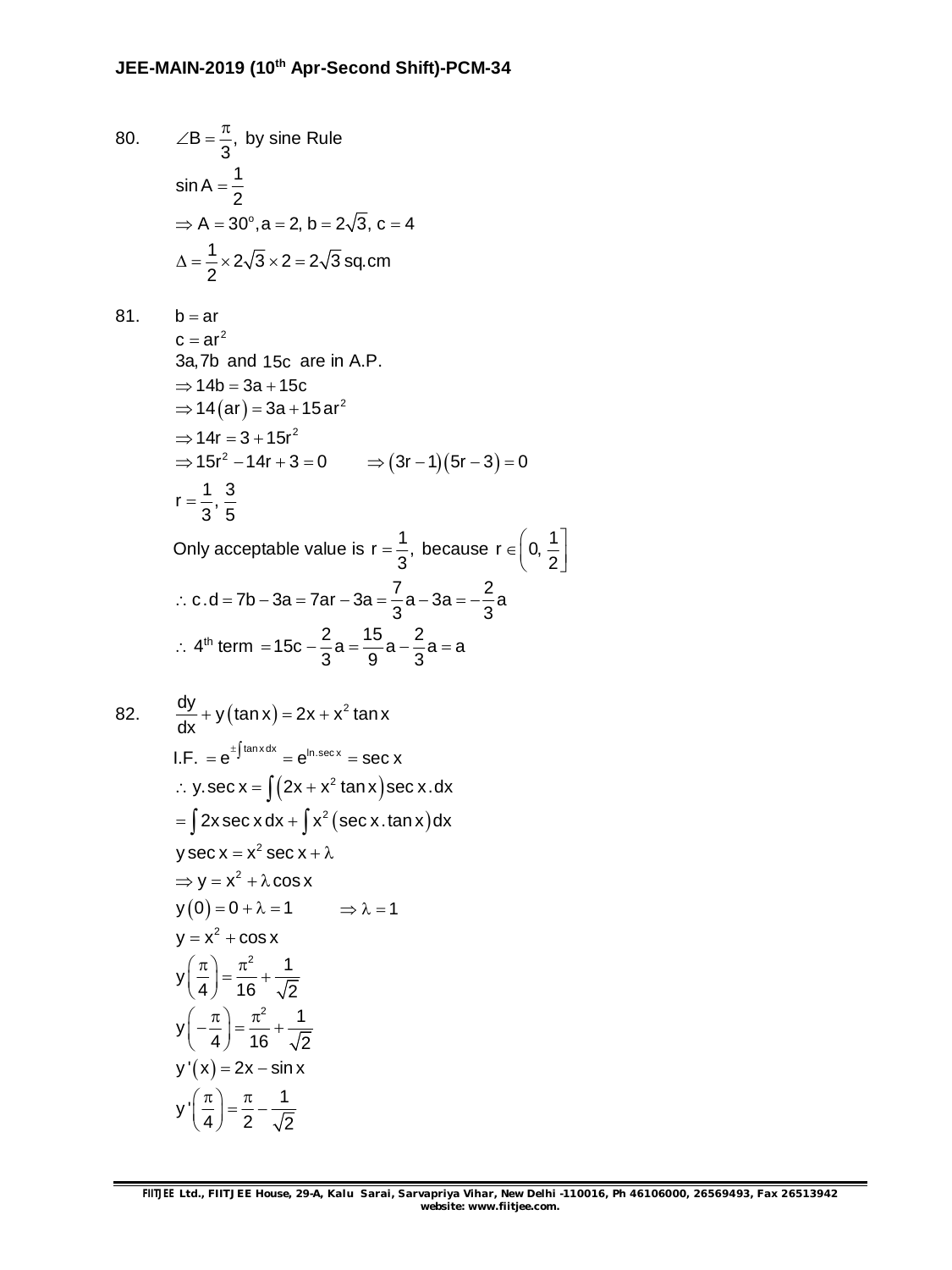$$
y'\left(\frac{-\pi}{4}\right) = \frac{-\pi}{2} + \frac{1}{\sqrt{2}}
$$

$$
y'\left(\frac{\pi}{4}\right) - y'\left(\frac{-\pi}{4}\right) = \pi - \sqrt{2}
$$

83. 
$$
4x-2y+4z+6=0
$$
  
\n
$$
\frac{|\lambda-6|}{\sqrt{16+4+16}} = \frac{|\lambda-6|}{6} = \frac{1}{3}
$$
\n
$$
|\lambda-6| = 2
$$
\n
$$
\lambda = 8, 4
$$
\n
$$
\frac{|\mu-3|}{\sqrt{4+4+1}} = \frac{2}{3}
$$
\n
$$
|\mu-3| = 2
$$
\n
$$
\mu = 5, 1
$$
\n∴ Maximum value of  $(\mu + \lambda) = 13$ .

84. Required Area

$$
\int_{0}^{1} ((x+1)-2^{x}) dx
$$
\n
$$
= \left(\frac{x^{2}}{2} + x - \frac{2^{x}}{\ln 2}\right)_{0}^{1}
$$
\n
$$
= \left(\frac{1}{2} + 1 - \frac{2}{\ln 2}\right) - \left(0 + 0 - \frac{1}{\ln 2}\right)
$$
\n
$$
= \frac{3}{2} - \frac{1}{\ln 2}
$$



85.  $D = 0$ 1 1 1  $4 \quad \lambda \quad \lambda \mid =0 \Rightarrow \lambda = 3$ 3 2  $-4$  $\lambda \quad \lambda \mid =0 \Rightarrow \lambda =3$  $\overline{\phantom{0}}$ 

86. Sum = 
$$
\sum_{n=1}^{15} \frac{1^3 + 2^3 + \dots + n^3}{1 + 2 + \dots + n} - \frac{1}{2} \cdot \frac{15.16}{2}
$$
  
= 
$$
\sum_{n=1}^{15} \frac{n(n+1)}{2} - 60
$$
  
= 
$$
\sum_{n=1}^{15} \frac{n(n+1)(n+2-(n-1))}{6} - 60
$$
  
= 
$$
\frac{15.16.17}{6} - 60 = 620
$$